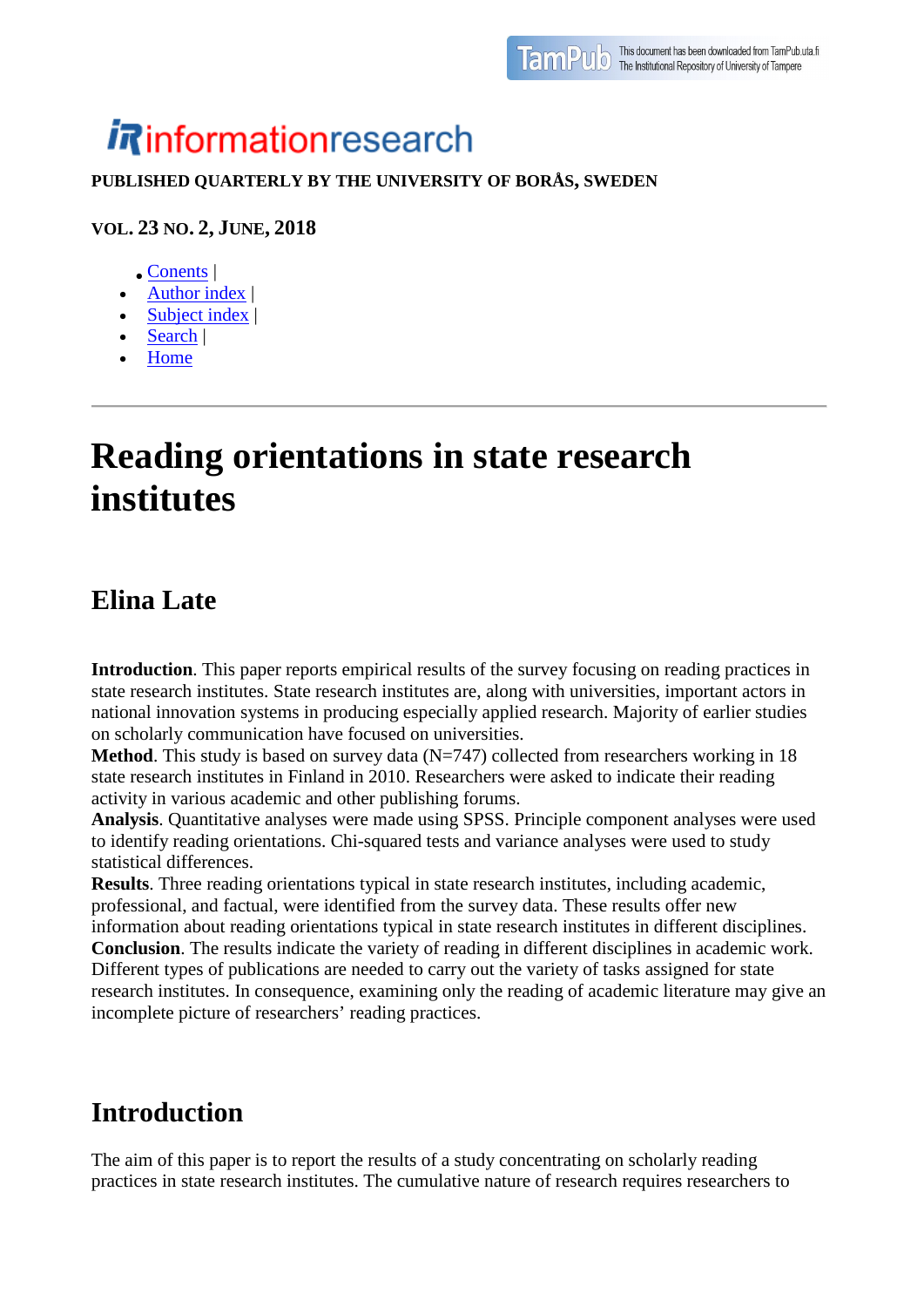follow research literature to be able to produce new knowledge. Accordingly, reading is an important part of scholarly communication and among the central tasks in academic work. Researchers read to gain knowledge when planning new research projects, writing publications and funding applications, preparing presentations, keeping up to date, for preparing teaching, and consulting others. The majority of past research focusing on scholarly reading practices has studied mainly the reading of academic literature. However, it is clear that academic literature covers only part of a researcher's reading. Thus, there is no holistic view of researchers' reading practices.

Additionally, most studies in scholarly communication have focused on universities. Studies centred on other research environments have been in the minority. In addition to universities and private companies, state research institutes (for example, government laboratories and public research institutes) play a significant role in national innovation systems [\(Laredo and Mustar,](http://www.informationr.net/ir/23-2/paper795.html#Lar04)  [2004;](http://www.informationr.net/ir/23-2/paper795.html#Lar04) [Mazzoleni and Nelson, 2007\)](http://www.informationr.net/ir/23-2/paper795.html#Maz07). State research institutes as a research context are not as wellknown as, for example, universities. The traditional role of state research institutes has been in producing *policy-oriented research* for the needs of societies and decision-making alongside completion of their other tasks. In addition, a major difference compared to universities is the absence of teaching in the institutes.

The present study focuses on reading practices in all major disciplines represented at state research institutes in Finland and takes account of various academic, professional, and other types of publications.

The following research questions are answered:

- 1. What types of literature and how frequently do researchers working in state research institutes read for work?
- 2. What kinds of reading orientations can be discerned in state research institutes?
- 3. How do reading practices differ across disciplines?

### **State research institutes**

In most countries, the innovation system is divided into three main branches: universities, state research institutes, and private companies. Traditionally, universities have focused on basic research while state research institutes have produced policy-oriented applied research for the needs of society. Private companies have concentrated on applied research and product development. organizations in different branches collaborate and compete with each other, producing knowledge for society.

Internationally, *state research institutes* refers to many kinds of institutes, which vary in their degree of publicness. In general, the term is taken to refer to government influence on research, not to state ownership [\(Crow and Bozeman 1998\)](http://www.informationr.net/ir/23-2/paper795.html#Cro98). State research institutes vary in structure, function, and performance across national borders; their tasks might include, for example, basic and applied research, policy support, training, knowledge and technology transfer, service provision, research funding, provision of technological facilities, and standardisation and certification [\(OECD, 2011\)](http://www.informationr.net/ir/23-2/paper795.html#OE11). State research institutes operate in close collaboration with other sectors in joint research projects and participate in the work of international committees. As with tasks and roles, the funding sources are quite varied. In many countries, absolute research and development expenditure of state research institutes has risen; however, state research institutes'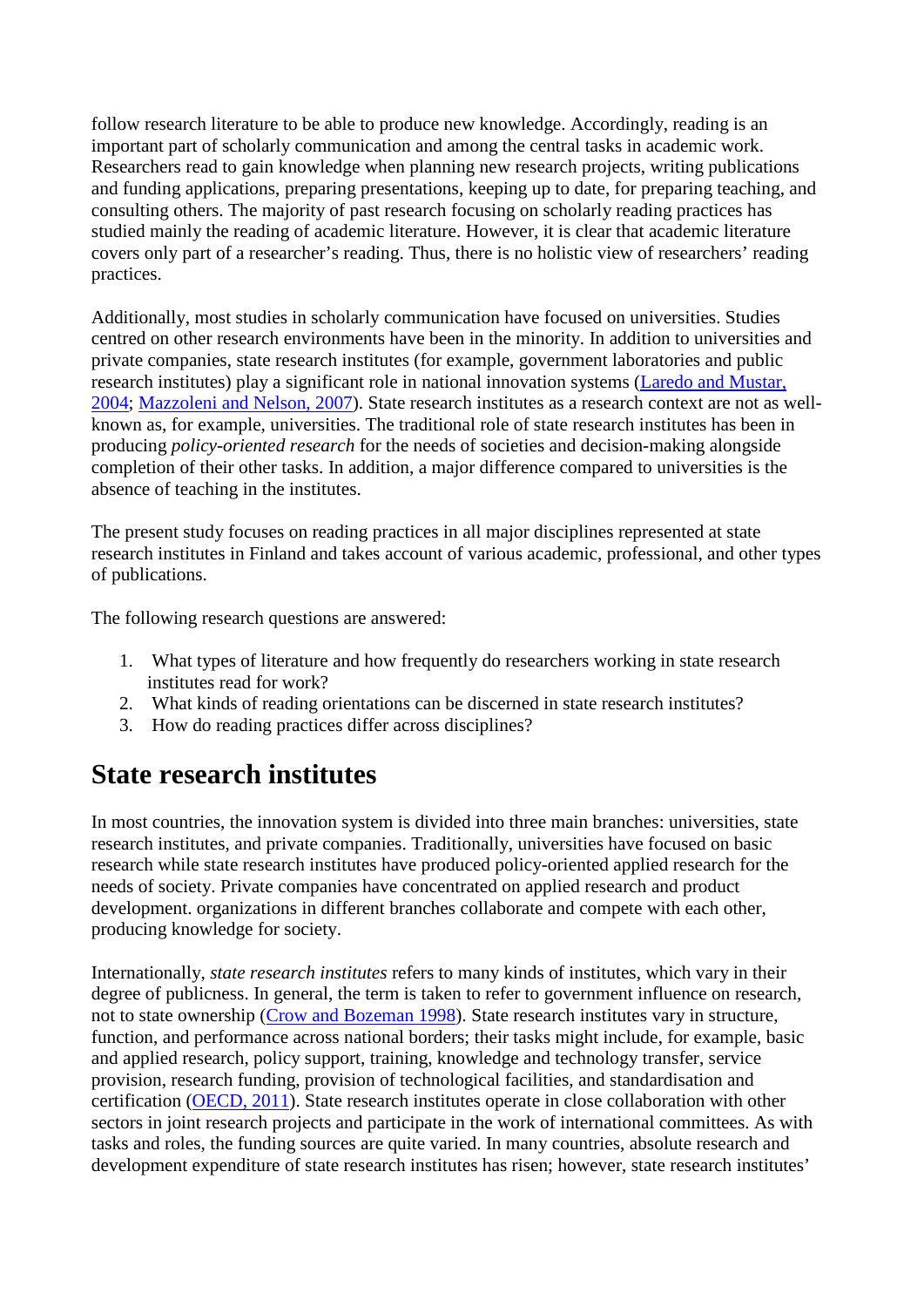share of such funding has decreased. In most cases, funding from the government budget is the main form of institutional funding. However, the role of competitive bidding and private-contractbased income has grown in most countries [\(OECD, 2011.](http://www.informationr.net/ir/23-2/paper795.html#OE11))

This study focuses on state research institutes operating in Finland. The study took place in 2010, when there were eighteen state research institutes in Finland, operating under various ministries and in various disciplines. Depending on the calculation methods used, one can estimate that state research institutes account for somewhere between 9% and 14% of research and development work in Finland [\(Lemola, 2009\)](http://www.informationr.net/ir/23-2/paper795.html#Lem09). State research institutes are the main producers of sector-based research, which aim to support political decision-making and social services by expanding the knowledge base in the various branches of administration for the development of Finnish society (Finland, Ministry of Education, 2007). [Huttunen \(2004\)](http://www.informationr.net/ir/23-2/paper795.html#Hut04) has defined three aims for these institutes within the Finnish innovation system. The first aim is to provide, produce, and transfer knowledge for supporting decision-making and developing society (sector-level research). The second aim is to sustain high-quality applied research and predict future research needs. Research institutes cooperate with universities and private companies in different research projects. The third involves handling the organization-specific functions and tasks (other than research and development) assigned to the institutes by law. Some of the institutes work as a state authority for instance, collecting statistics or granting licenses. Some of the institutes provide expert and information services for private companies and for offices in public administration. These include for example licensing, assessment, testing, certification and inspection.

State research institutes are not homogeneous in their tasks. For example, the balance between research and other tasks varies among the eighteen research institutes. Statistics Finland surveyed the institutes for their estimates of the share of research and development work in their tasks. Six research institutes estimated that this kind of work accounted for 100% of their tasks. In six institutes, the share was under 50%. The average was 68% [\(Lemola, 2009\)](http://www.informationr.net/ir/23-2/paper795.html#Lem09). Total research expenditure at state research institutes in Finland in 2010 was 551.6 million euros. Total research spending varies greatly between state research institutes, from 1.8 to 254 million euros. The four largest research institutes account for 74% of state research institutes' research spending. The largest institutes work in technology, health, and the biological and environmental sciences, while the smallest work in the social sciences, humanities, and natural sciences [\(OSF, 2010\)](http://www.informationr.net/ir/23-2/paper795.html#Osf10).

| <b>State research</b><br>institute                    | <b>Research and</b><br>development funding<br>million $\epsilon$ (share of budget<br>funding) $*$ | Number of<br>researchers<br>2010** | <b>Share of research</b><br>and development<br>work*** |
|-------------------------------------------------------|---------------------------------------------------------------------------------------------------|------------------------------------|--------------------------------------------------------|
| VTT Technical<br>Research Centre of<br>Finland        | 254 (34%)                                                                                         | 1,957                              | 99.5                                                   |
| Geological Survey of<br>Finland (GTK)                 | 13.3 (83%)                                                                                        | 263                                | 29                                                     |
| <b>National Consumer</b><br>Research Centre<br>(NCRC) | 3.2(72%)                                                                                          | 24                                 | 100                                                    |

Table 1: State research institutes in Finland by size and funding in 2010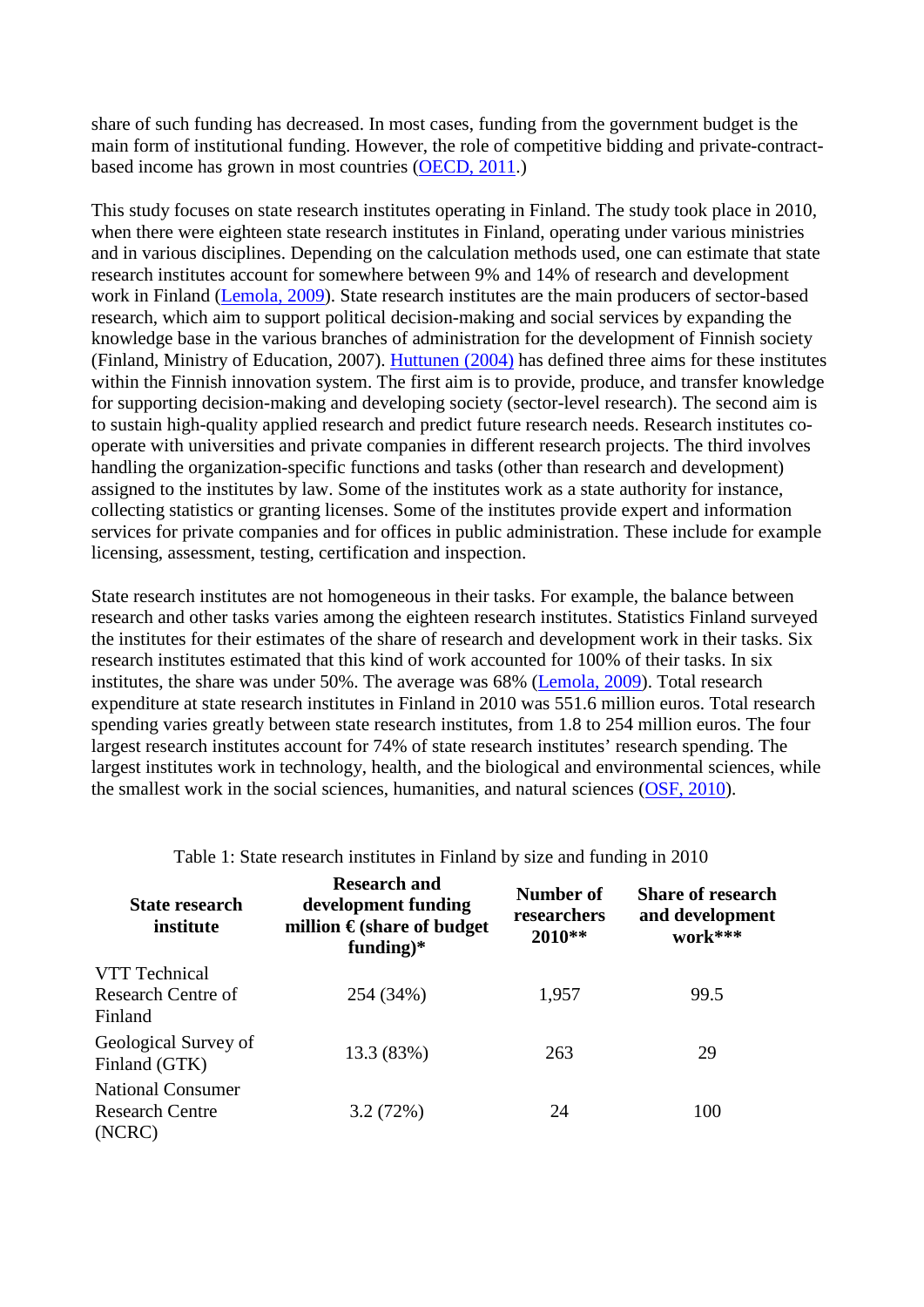| <b>Centre for Metrology</b><br>and Accreditation<br>(Mikes)       | 3.0(83%)    | 38    | 39  |
|-------------------------------------------------------------------|-------------|-------|-----|
| National Institute for<br><b>Health and Welfare</b><br>(THL)      | 63.2 (54%)  | 1,565 | 61  |
| Finnish Institute of<br><b>Occupational Health</b><br>(FIOH)      | 30.3 (67%)  | 205   | 50  |
| <b>Radiation and Nuclear</b><br><b>Safety Authority</b><br>(STUK) | 7.0(89%)    | 62    | 45  |
| <b>Agrifood Research</b><br>Finland (MTT)                         | 50.3 (67%)  | 300   | 100 |
| <b>Finnish Forest Research</b><br>Institute (Metla)               | 48.7 (89%)  | 379   | 100 |
| Finnish Game and<br><b>Fisheries Institute</b>                    | 12.3 (73%)  | 85    | 56  |
| <b>Finnish Geodetic</b><br>Institute (FGI)                        | 5.5(65%)    | 66    | 100 |
| <b>Finnish Food Safety</b><br><b>Authority (EVIRA)</b>            | 2.7(56%)    | 111   | 7   |
| Finnish Meteorological<br>Institute                               | 23.5 (69%)  | 330   | 35  |
| <b>Finnish Environment</b><br>Institute (SYKE)                    | 18.5(61%)   | 254   | 34  |
| Research Institute for<br>the Languages in<br>Finland (Kotus)     | 5.7 (91%)   | 80    | 100 |
| Government Institute<br>for Economic Research<br>(VATT)           | 5.2 (81%)   | 49    | 100 |
| <b>National Research</b><br>Institute of Legal Policy<br>(OPTULA) | 1.8(67%)    | 22    | 70  |
| Finnish Institute of<br><b>International Affairs</b><br>(FIIA)    | $3.4(91\%)$ | 32    | 100 |
| <b>Totals</b>                                                     | 551.6 (54%) | 4,822 | 68  |

Notes: \*OSF 2010. \*\* Each state research institute was asked for the number of researchers working there in spring 2010. \*\*\* Lemola 2009.

### **Related research**

The 21st century has thus far been a time of active research focusing on communication practices in the field of information sciences and in sociology of science. Rapid growth of information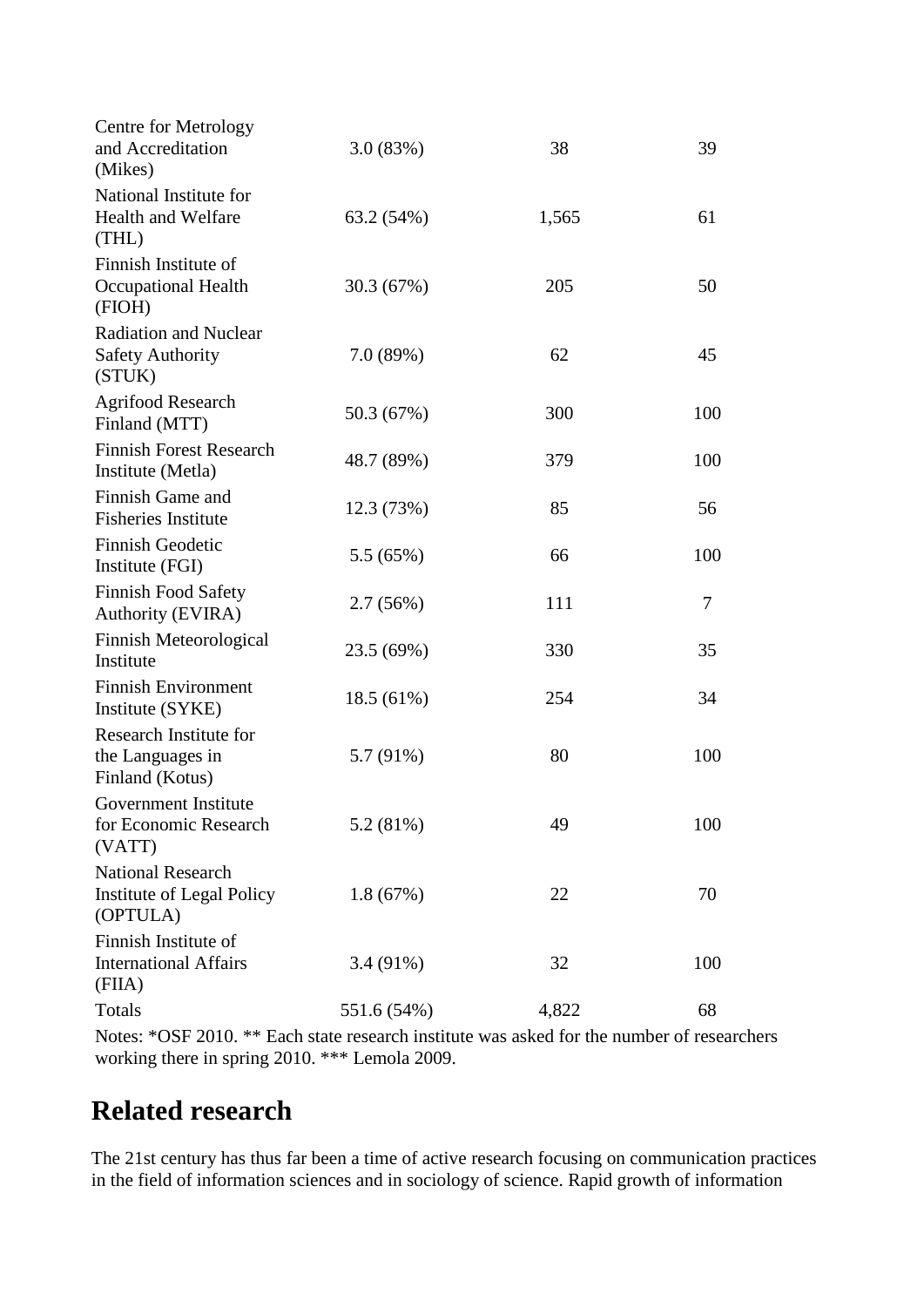technology has offered new topics and perspectives for study of scholarly communication [\(Borgman, 2000\)](http://www.informationr.net/ir/23-2/paper795.html#Bor00). Most of the studies have focused on researchers' publishing practices. However, there are studies focusing on scholarly reading as well (see reviews by [Jamali, Nicholas](http://www.informationr.net/ir/23-2/paper795.html#Jam05)  [and Huntington, 2005;](http://www.informationr.net/ir/23-2/paper795.html#Jam05) [Rowlands, 2007;](http://www.informationr.net/ir/23-2/paper795.html#Row07) and [Tenopir, 2003\)](http://www.informationr.net/ir/23-2/paper795.html#Ten03).

King and Tenopir have studied scholarly reading practices since the 1970s (e.g. [Tenopir and King,](http://www.informationr.net/ir/23-2/paper795.html#Ten00)  [2000;](http://www.informationr.net/ir/23-2/paper795.html#Ten00) [Tenopir and King, 2004,](http://www.informationr.net/ir/23-2/paper795.html#Ten04) [Tenopir, King, Christian and Volentine, 2015\)](http://www.informationr.net/ir/23-2/paper795.html#Ten15). According to the study by [Tenopir, Volentine and King \(2012\) ,](http://www.informationr.net/ir/23-2/paper795.html#Ten12) the average academic staff member in university in the UK spends thirty-seven hours a month on work related reading (the equivalent of fifty-six eight-hour work days a year). [Niu and Hemminger \(2012\) o](http://www.informationr.net/ir/23-2/paper795.html#Niu12)btained similar results in their study of scholars working at five universities in the United States: scholars spent, on average, eleven hours a week on reading. Thus, reading is a central task in academic work. Scholarly journals are the most commonly read publication type [\(Tenopir](http://www.informationr.net/ir/23-2/paper795.html#Ten15) *et al.*, 2015; [Tenopir](http://www.informationr.net/ir/23-2/paper795.html#Ten12) *et al.* , 2012). According to [Tenopir](http://www.informationr.net/ir/23-2/paper795.html#Ten12) *et al.* (2012), 78% of respondents used journal papers as their most recent information source. Although scholarly journals are the most important information sources, researchers read varied scholarly materials. In [Tenopir](http://www.informationr.net/ir/23-2/paper795.html#Ten12) *et al.'* s 2012 study, 12% of respondents used books or book chapters as their last information sources. Respondents engaged in, on average, twenty-two paper and seven book readings a month. The main purposes in reading journals and books were for research and writing and for teaching.

Scholars read other types of publications as well. For example, *The New York Times* was cited 6,000 times in academic papers in 2010 [\(Hicks and Wang, 2013\)](http://www.informationr.net/ir/23-2/paper795.html#Hic13). Also, in [Tenopir](http://www.informationr.net/ir/23-2/paper795.html#Ten12) *et al.'* s 2012 study, respondents reported, on average, twelve readings a month of other publications, such as technical or government reports, articles in trade journals, conference proceedings, blogs, and Websites. The main purposes in reading were for research and writing and for current awareness and keeping up.

Emerging technologies have changed researchers' information seeking and reading behaviour. In particular, the emergence of research social networks (e.g. ResearchGate.net, Academia.edu etc.) have increased the diversity of means of discovering and using information and open access content [\(Nicholas](http://www.informationr.net/ir/23-2/paper795.html#Nic17) *et al.*, 2017; [Tenopir](http://www.informationr.net/ir/23-2/paper795.html#Ten15) *et al.*, 2015). CIBER's studies (e.g. [Rowlands and](http://www.informationr.net/ir/23-2/paper795.html#Row05)  [Nicholas, 2005\)](http://www.informationr.net/ir/23-2/paper795.html#Row05) of scholarly reading practices have shown that reading practices in a digital environment are very different from what has traditionally been known about reading. According to their studies, researchers have moved from vertical to horizontal reading: they view many materials but each only for a short time. According to log data, researchers do not read on the Web on-screen. Typically only the span of a few minutes is spent on one site. Accordingly, most of the papers are still printed for reading (e.g. [Tenopir](http://www.informationr.net/ir/23-2/paper795.html#Ten15) *et al.*, 2015). [Nicholas and Clark \(2012\)](http://www.informationr.net/ir/23-2/paper795.html#Nic12) have described researchers' behaviour in the digital environment as bouncing, flicking, and skittering. Researchers do not stay long with one paper; rather, they look at many papers in a short period. [Nicholas and Clark \(2012\)](http://www.informationr.net/ir/23-2/paper795.html#Nic12) describe the phenomenon as power browsing in which users try to get a grip on the information overload.

Because of the large number of papers published every year, some papers are read widely while others are read by almost no-one [\(Nicholas, Clark, Jamali and Watkinson, 2014\)](http://www.informationr.net/ir/23-2/paper795.html#Nic14). [Nicholas](http://www.informationr.net/ir/23-2/paper795.html#Nic10) *et al.* [\(2010\)](http://www.informationr.net/ir/23-2/paper795.html#Nic10) found that 30–50% of page views in the *ScienceDirect* database focus on 5% of journals. For handling large quantities of data and to avoid extensive reading, researchers read strategically. A researcher may work with many papers at the same time, to search, filter, compare, arrange, link, annotate, and analyse fragments of content. To avoid unnecessary reading, researchers use citations, abstracts, literature reviews, social networks (colleagues), students, and alert services to identify important pieces of literature [\(Renear and Palmer, 2009\)](http://www.informationr.net/ir/23-2/paper795.html#Ren09). One cannot read every paper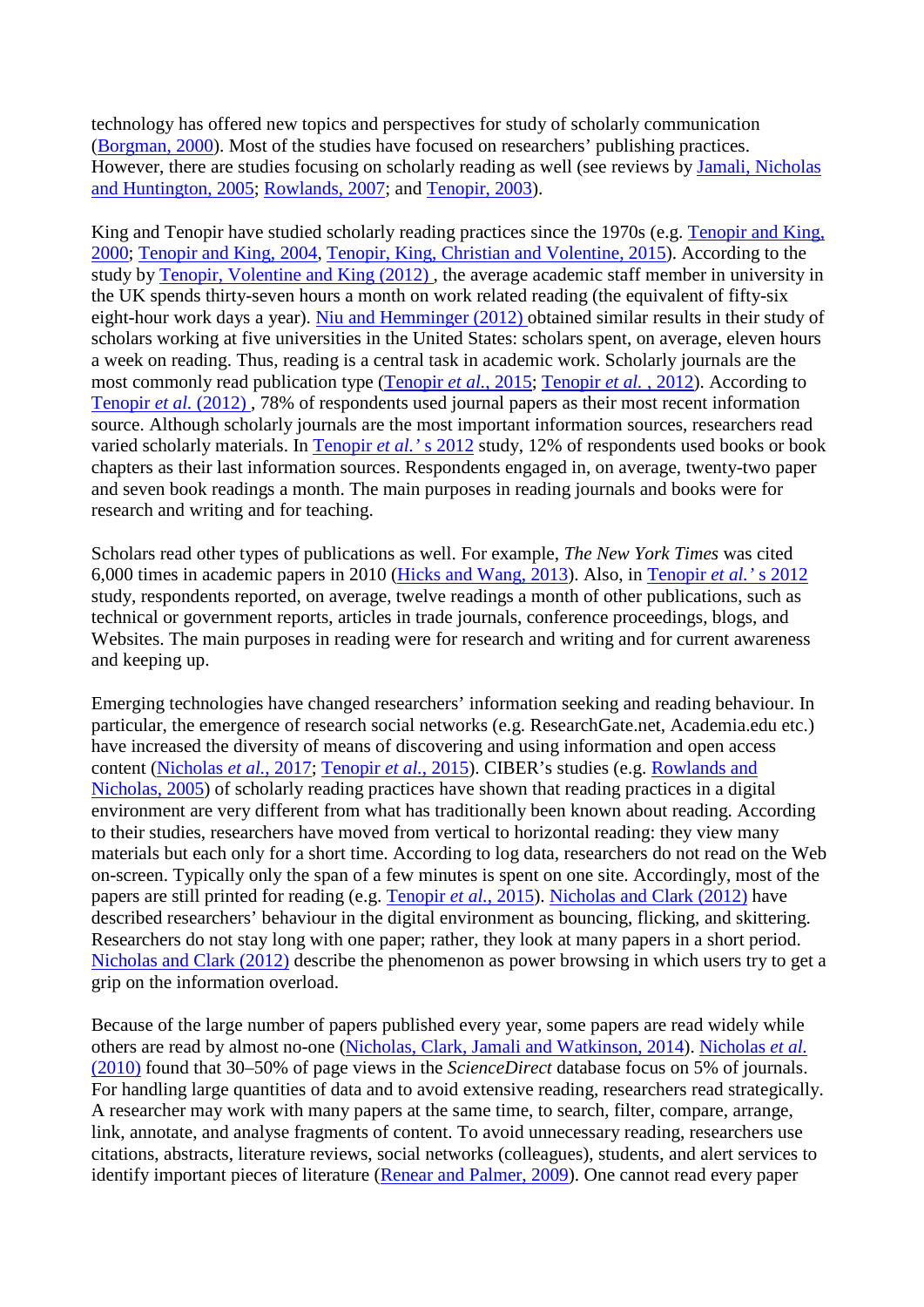published. The fairly well-established structure of scientific articles enables researchers to identify the key components of an article, such as the outline of its contents, references, figures, formatted lists, equations, and scientific names (Bishop, 1999). However, because of the increased availability of electronic content, the number of papers read by researchers has risen. Simultaneously, the time spent on reading a single paper has decreased [\(Tenopir](http://www.informationr.net/ir/23-2/paper795.html#Ten12) *et al.*, 2012; [Tenopir, King, Edwards and Wu, 2009\)](http://www.informationr.net/ir/23-2/paper795.html#Ten09).

#### **Disciplinary differences in communication practices**

Disciplinary differences in communication practices have been explained in terms of, for example, differences in academic cultures [\(Becher, 1989;](http://www.informationr.net/ir/23-2/paper795.html#Bec89) [Whitley, 2000\)](http://www.informationr.net/ir/23-2/paper795.html#Whi00). One of the first to describe differences in academic cultures was C.P. Snow, in his famous lecture *[The Two Cultures](http://www.informationr.net/ir/23-2/paper795.html#Sno59)* (1959) at the University of Cambridge. Snow introduced his thesis about the split of intellectual life in Western societies into two cultures: the sciences and humanities [\(Becher, 1989,](http://www.informationr.net/ir/23-2/paper795.html#Bec89) p. xi). Later, in the field of sociological studies of sciences, cultural characteristics in different disciplines and the organization of the sciences have been defined (e.g. [Biglan, 1973;](http://www.informationr.net/ir/23-2/paper795.html#Big73) [Kolb, 1981;](http://www.informationr.net/ir/23-2/paper795.html#Kol81) [Kuhn, 1970;](http://www.informationr.net/ir/23-2/paper795.html#Kuh70) [Price,](http://www.informationr.net/ir/23-2/paper795.html#Pri63)  [1963;](http://www.informationr.net/ir/23-2/paper795.html#Pri63) [Zuckerman and Merton, 1971\)](http://www.informationr.net/ir/23-2/paper795.html#Zuc71).

More recently, [Becher \(1989\) h](http://www.informationr.net/ir/23-2/paper795.html#Bec89)as studied scientific cultures and defined cultural factors affecting fields' behaviour. Becher (1989, second edition with [Trowler 2001\)](http://www.informationr.net/ir/23-2/paper795.html#Bec01), in his book *Academic Tribes and Territories*, defines cognitive and social dimensions of academic cultures. By *academic tribes*, Becher refers to cultures within academic communities and by *territories* to the ideas and knowledge produced by the community. Cognitive dimensions describe the territories of science that focus on the nature of the knowledge produced in the discipline. Based on the studies by [Kolb](http://www.informationr.net/ir/23-2/paper795.html#Kol81)  [\(1981\)](http://www.informationr.net/ir/23-2/paper795.html#Kol81) and [Biglan \(1973\),](http://www.informationr.net/ir/23-2/paper795.html#Big73) [Becher \(1989\)](http://www.informationr.net/ir/23-2/paper795.html#Bec89) classes disciplines along their cognitive dimensions, into hard and soft but also pure and applied. This categorisation creates four basic groups of *knowledge domains*, referred to as *hard-pure, soft-pure, hard-applied,* and *soft-applied.*

The nature of knowledge in hard-pure fields, such as natural sciences, is cumulative and atomistic. The atomistic nature of the knowledge makes it possible to divide a research question into separate sub-questions. The hierarchy of research topics is commonly shared among the researchers, and this usually makes the decision on which research questions are the most important ones to study an obvious one for the researchers. The nature of the knowledge is usually universal, and research methods are mainly quantitative. Research results are usually discoveries and explanations. Physics and chemistry are examples of hard-pure disciplines [\(Becher and](http://www.informationr.net/ir/23-2/paper795.html#Bec01)  [Trowler 2001,](http://www.informationr.net/ir/23-2/paper795.html#Bec01) pp. 25–26). Publishing research results for an academic audience is a vital part of researcher work in hard-pure fields. Results are usually published as journal or conference papers, allowing one to publish as quickly as possible. The share of monographs is small and the pace of publishing rapid [\(Becher and Trowler, 2001,](http://www.informationr.net/ir/23-2/paper795.html#Bec01) pp. 110–114). Empirical studies have also shown that reading focuses mainly on academic journals in hard-pure fields [\(King and Tenopir, 1999;](http://www.informationr.net/ir/23-2/paper795.html#Kin99) [Tenopir](http://www.informationr.net/ir/23-2/paper795.html#Ten15) *et al.*, 2015; [Tenopir](http://www.informationr.net/ir/23-2/paper795.html#Ten12) *et al.*, 2012).

Technical sciences are categorised as hard-applied sciences. The nature of the research is pragmatic and purposive. This research is interested in mastering the environment. Research approaches are often heuristic-oriented, and both qualitative and quantitative methods are used. Unlike hard-pure research, practice is at the core of the research and the results often consist of products and procedures. Research is evaluated in terms of the functionality of the products and protocols produced in the studies. Applied knowledge is more often open to external influences, while pure knowledge is more self-regulating [\(Becher and Trowler, 2001,](http://www.informationr.net/ir/23-2/paper795.html#Bec01) p. 36). In hard-applied fields, the publishing forums vary. Results may be published as technical reports, patents, and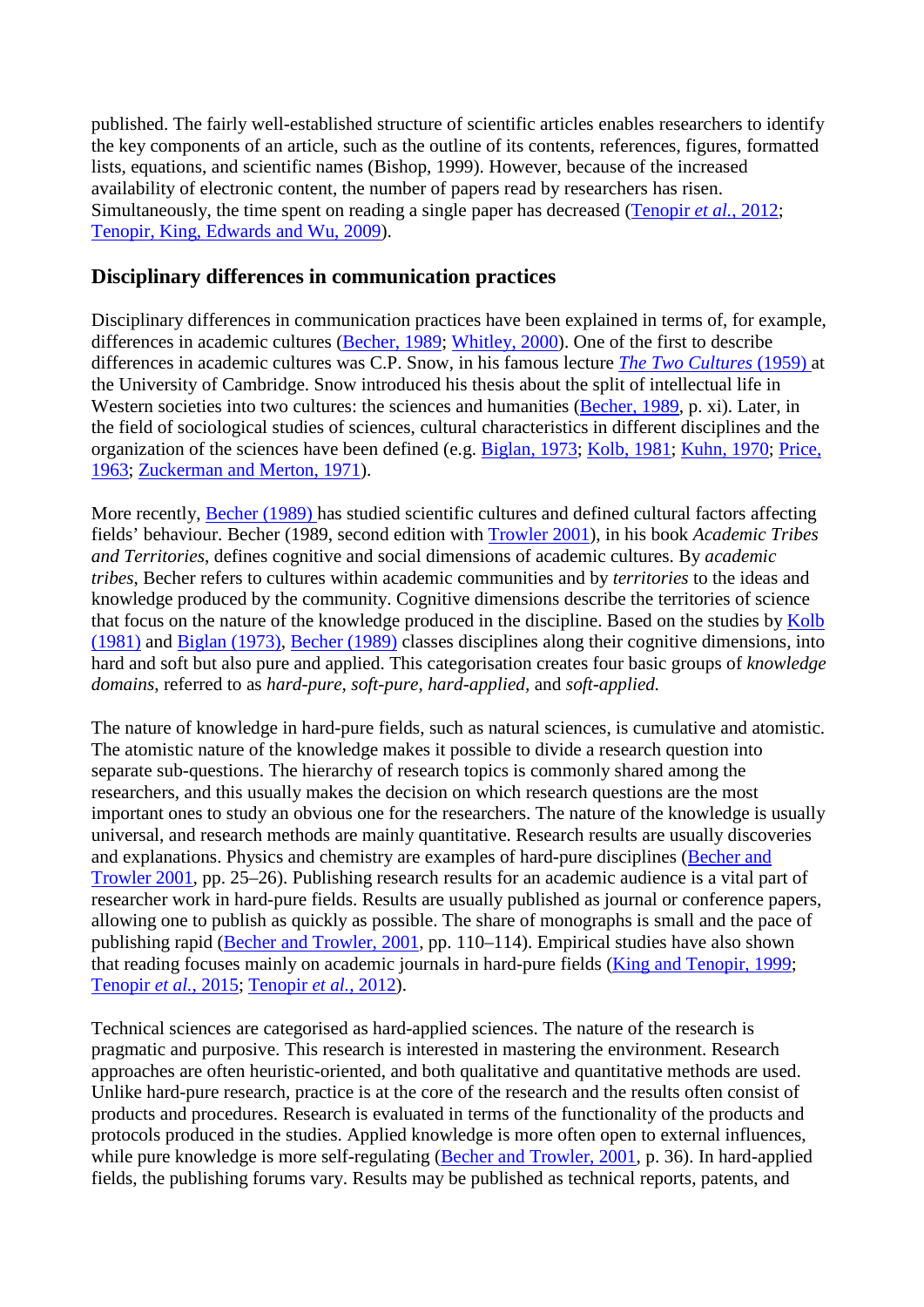conference proceedings or in journal papers, depending on the topic and the audience of the research. However, publishing is not as important in applied fields as in pure fields, because the research in the former is not theoretical. Especially when research is undertaken for private companies, results are not necessarily published at all [\(Becher and Trowler, 2001,](http://www.informationr.net/ir/23-2/paper795.html#Bec01) pp. 110–114), Empirical studies have shown that, in technical sciences, researchers rely more on technical reports and personal contacts instead of academic journals. Reading of conference proceedings too is most active in the technical sciences [\(King and Tenopir, 1999;](http://www.informationr.net/ir/23-2/paper795.html#KinTe99) [Tenopir](http://www.informationr.net/ir/23-2/paper795.html#Ten12) *et al.* , 2012).

The humanities and pure social sciences are placed in the soft-pure category. The knowledge produced is of a holistic nature. Researchers may study the same topic over and over again. This research is interested in details, and qualitative methods are often used. Unlike the hard sciences, research here is usually value-laden and personal. There is no common agreement about the central research topics and questions within research fields. Results bring usually understanding and interpretation of the questions [\(Becher and Trowler, 2001,](http://www.informationr.net/ir/23-2/paper795.html#Bec01) p. 36). In soft-pure fields, research results are usually published as monographs and in long journal papers. Research topics are discussed comprehensively. The speed of publishing is slow, and researchers may publish only one or two papers a year, writing a monograph at the same time [\(Becher and Trowler, 2001,](http://www.informationr.net/ir/23-2/paper795.html#Bec01) pp. 110–114).

Applied social sciences (such as education or law) form the last category, soft-applied. Knowledge in soft-applied fields is functional and utilitarian. Practice is at the core of the research. Case studies and study of practices are typical research approaches here. The research results take the form of protocols and procedures [\(Becher and Trowler, 2001,](http://www.informationr.net/ir/23-2/paper795.html#Bec01) p. 39). In soft-applied fields, the most commonly used publishing forums are journals and monographs. Results are usually published for both scientific and professional audiences [\(Becher and Trowler, 2001,](http://www.informationr.net/ir/23-2/paper795.html#Bec01) pp. 110–114). In the social sciences and the humanities, researchers read more monographs than do researchers in other disciplines. Researchers in these fields are also the most active readers of non-academic literature [\(King and Tenopir, 1999;](http://www.informationr.net/ir/23-2/paper795.html#Kin99) [Tenopir](http://www.informationr.net/ir/23-2/paper795.html#Ten12) *et al.* , 2012).

Earlier literature on scholarly communication shows clear differences in publishing and reading practices between disciplines. However, most of the earlier studies focus on universities. This study will show reading practices typical in state research institutes. State research institutes differ by their tasks and functions from universities which may influence their communication practices. In addition, in earlier research, focus has been on academic publishing forums. As well as academic publication forums, this study takes account of various professional and general publication forums.

### **Research methods**

The present study is based on quantitative data collected via an electronic survey in spring 2010. The questionnaire was piloted with the faculty of the University of Tampere and made available in both Finnish and English. The questionnaire was sent to all eighteen state research institutes in Finland. A link to the questionnaire was sent to researchers by e-mail or by posting a link to the questionnaire on the research institute's intranet. If possible, both approaches were used. In four cases only the intranet was used, because researchers' contact information was not available. After two weeks, a reminder was sent to the researchers, again by e-mail. At the same time, posts on institute intranets were updated. In total, 793 researchers, from eighteen state research institutes,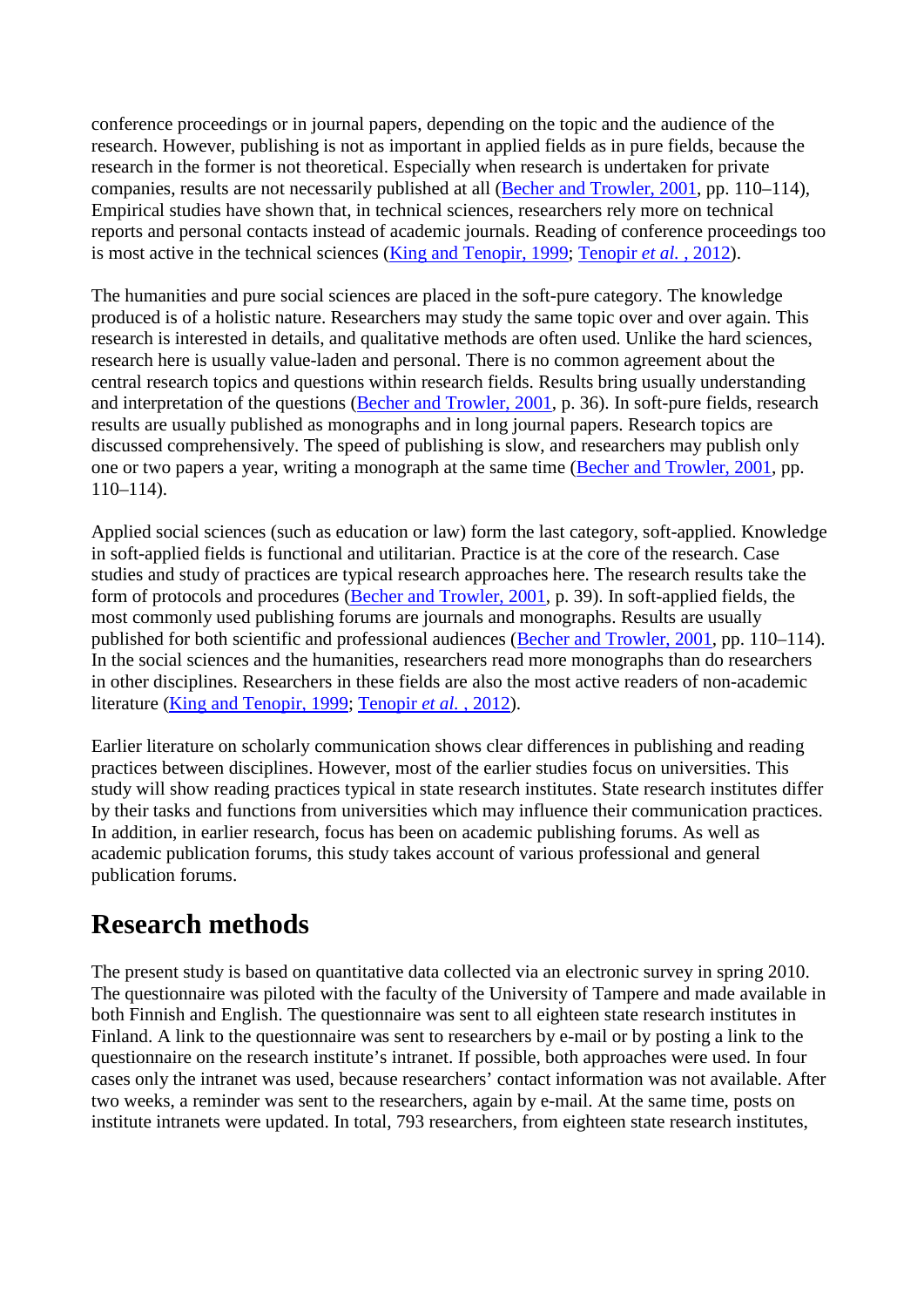responded to the questionnaire of which 747 answers were approved for the analysis. The response rate was 15.6%. However, response rates varied substantially between institutes.

The best picture of the representativeness is obtained by calculating the ratio of the number of responses received from each institute compared to the total number of researchers working at the institute. This comparison shows that VTT, which is a major research institute working in fields of technical sciences, was clearly underrepresented in the data. On the other hand, institutes focusing on natural sciences (MTT, SYKE, FIOH and RKTL) were overrepresented. The reason for this wide variation is probably related to the method of distribution of the questionnaire. Clearly, email reached researchers (and motivated them to respond) better than did announcements on the intranet. Apart from technical and natural sciences, other disciplinary groups are appropriately represented in the dataset.

Reading activity was studied in the survey by asking the respondents how often they read eleven specific types of publications for their work. Publication types were domestic and international academic journals, domestic and international conference proceedings, academic monographs, research reports, professional magazines, technical manuals, textbooks and handbooks, newspapers and magazines, and other publications. Respondents were also asked about the importance of reading in their work and about the reasons for reading.

Respondents were also asked to indicate their scientific discipline. Respondents covered fifty disciplines. These fell into seven broad groups of disciplines, such as bio and environmental sciences, natural sciences, social sciences, technical sciences, health care sciences, humanities, and multidisciplinary biosciences. The group of multidisciplinary biosciences comprised the respondents who had indicated they worked in more than one discipline. As every case consisted of combinations of bio and environmental sciences with some other discipline, this group was called multidisciplinary biosciences. Research data is mainly concentrated on the hard sciences as seen in Table 2, as is the research in Finnish state research institutes. In particular, bio and environmental sciences are emphasised as they account for 34% of the responses. For the analyses, disciplines are divided into four groups according to [Becher's 1989](http://www.informationr.net/ir/23-2/paper795.html#Bec89) categorization: hardpure, hard-applied, soft-pure and soft-applied.

| Table 2: Disciplinary groupings |                                        |                             |     |
|---------------------------------|----------------------------------------|-----------------------------|-----|
| Group                           | <b>Discipline</b>                      | <b>Frequency Percentage</b> |     |
| <b>Hard-pure</b>                | Biosciences and environmental sciences | 250                         | 34  |
|                                 | Natural sciences                       | 135                         | 18  |
|                                 | Health-care sciences                   | 85                          | 11  |
|                                 | Multidisciplinary biosciences          | 48                          | 6   |
|                                 | <b>Hard-applied</b> Technical sciences | 98                          | 13  |
| Soft-pure                       | Humanities                             | 22                          | 3   |
|                                 | <b>Soft applied</b> Social sciences    | 109                         | 15  |
| <b>Total</b>                    |                                        | 747                         | 100 |

Principal component analysis was used to study reading orientations. By means of principal component analysis, it is possible to condense a large number of variables to a smaller number of new variables, components. In this study, the many variables measuring reading activity were condensed to fewer new variables representing reading orientations. For an explanation of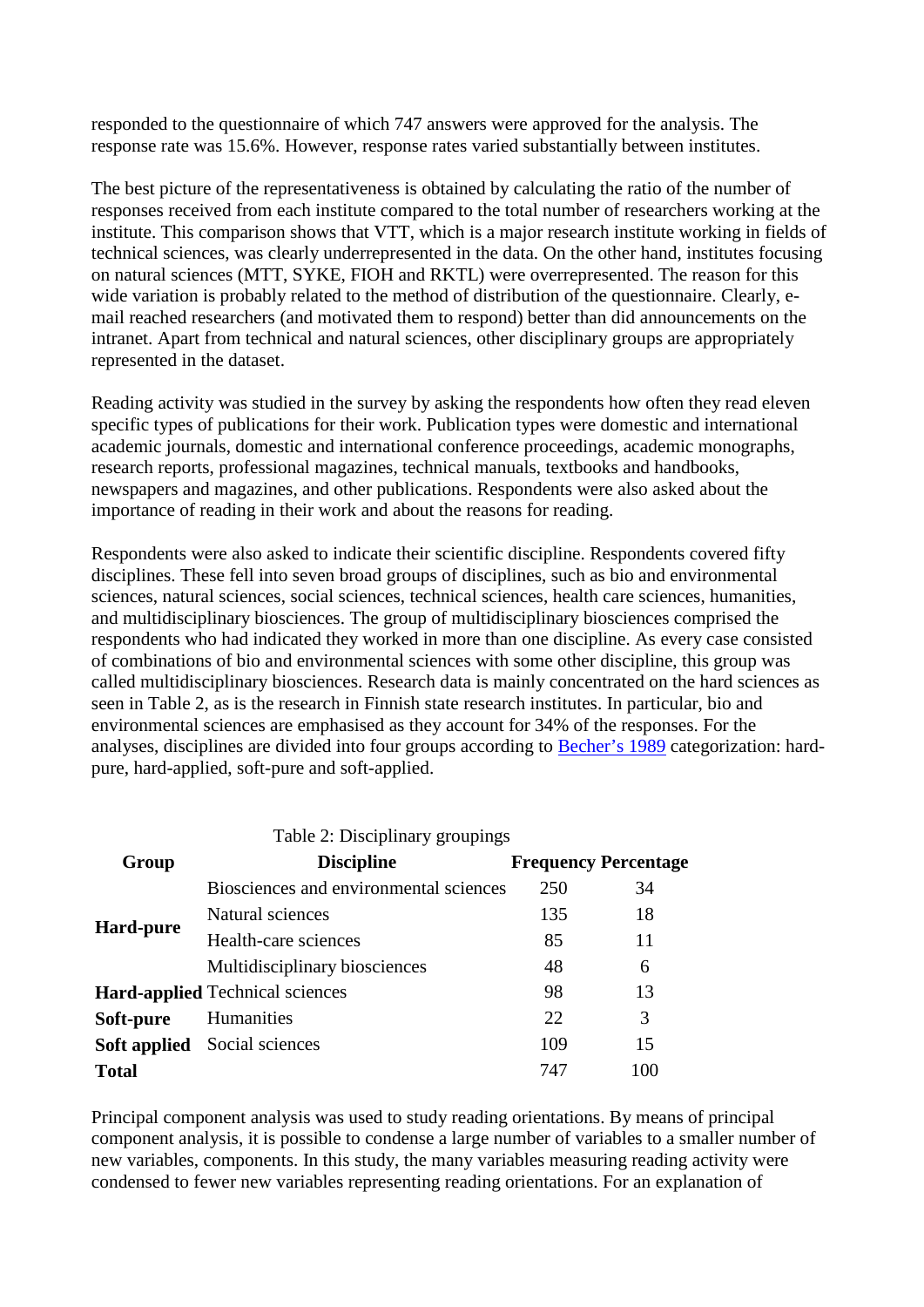principal component analysis books such as that by [Hair, Black, Babin, Anderson and Tatham](http://www.informationr.net/ir/23-2/paper795.html#Hai06)  [\(2006\)](http://www.informationr.net/ir/23-2/paper795.html#Hai06) can be used.

Chi-squared testing was used when measuring significance in the relationship between two nominal variables or between two dummy variables. One-way ANOVA variance analysis was used when means for more than two groups were compared. Post hoc testing (Tamhane testing, in particular) was used to study the statistical differences between the groups.

### **Results**

Reading is a vital part of researchers' work. Because the nature of the research is often cumulative, research is usually built upon earlier knowledge about the subject. Therefore, when research is being planned or is about to be published, the researcher must show awareness of what has been done previously if he or she is to convince the audience of the significance and novelty of the results relative to what has been done previously. However, the importance of grounding research in earlier results and scholars' reading practices varies between disciplines and types of research projects.

In the survey, respondents were asked to what extent reading publications was a part of their job. The scale items *the main part, a moderate part, a small part*, and *not a part of my work* were used. On average, 7% of respondents indicated readings to be the main part of the job. For 55%, reading was a moderate part and for 38% a small part. Discipline-aligned differences were not significant (chi-squared  $p = 0.345$ ). However, reading seems to take most of social scientists' work time, with 11% of social scientists indicating reading to be the main part of the job. Respondents in the humanities and technical sciences used less time for reading than did respondents in other fields; 48% of respondents in the humanities and 43% of technical scientists indicated that reading was a small part of the job.

In addition, the respondents were asked the reasons for reading for work. The options in the questionnaire were primary research, writing publications, writing funding applications, preparing presentations, keeping up to date, administration, teaching, and consulting. A scale whose elements were *mainly, to some extent, little*, and *not at all* was used. The most common reasons for reading were for writing papers, for primary research, and for keeping up to date. Writing papers was the most common reason given for reading in all disciplines: 65% of respondents described reading mostly for writing. Writing was the most common reason for reading in the social science, where 80% of respondents indicated it to be the main reason for their reading.

#### **Reading of different types of publications**

In the survey, reading activity was measured by asking how often respondents read various types of publications. Reading was defined as going beyond the table of contents, title, and abstract to the body of the text and reading at least some part of the body (definition adapted from Tenopir and King's studies, e.g. [King and Tenopir, 1999\)](http://www.informationr.net/ir/23-2/paper795.html#Kin99). Reading activity was measured with the scale elements *daily, weekly, a few times a month, once a month, less frequently,* and *not at all*. In the analyses, the elements *a few times a month* and *once a month* were combined to produce *monthly* reading.

According to the survey results, international academic journals are the most actively read publication type (see Figure 1). One in four respondents read international academic journals daily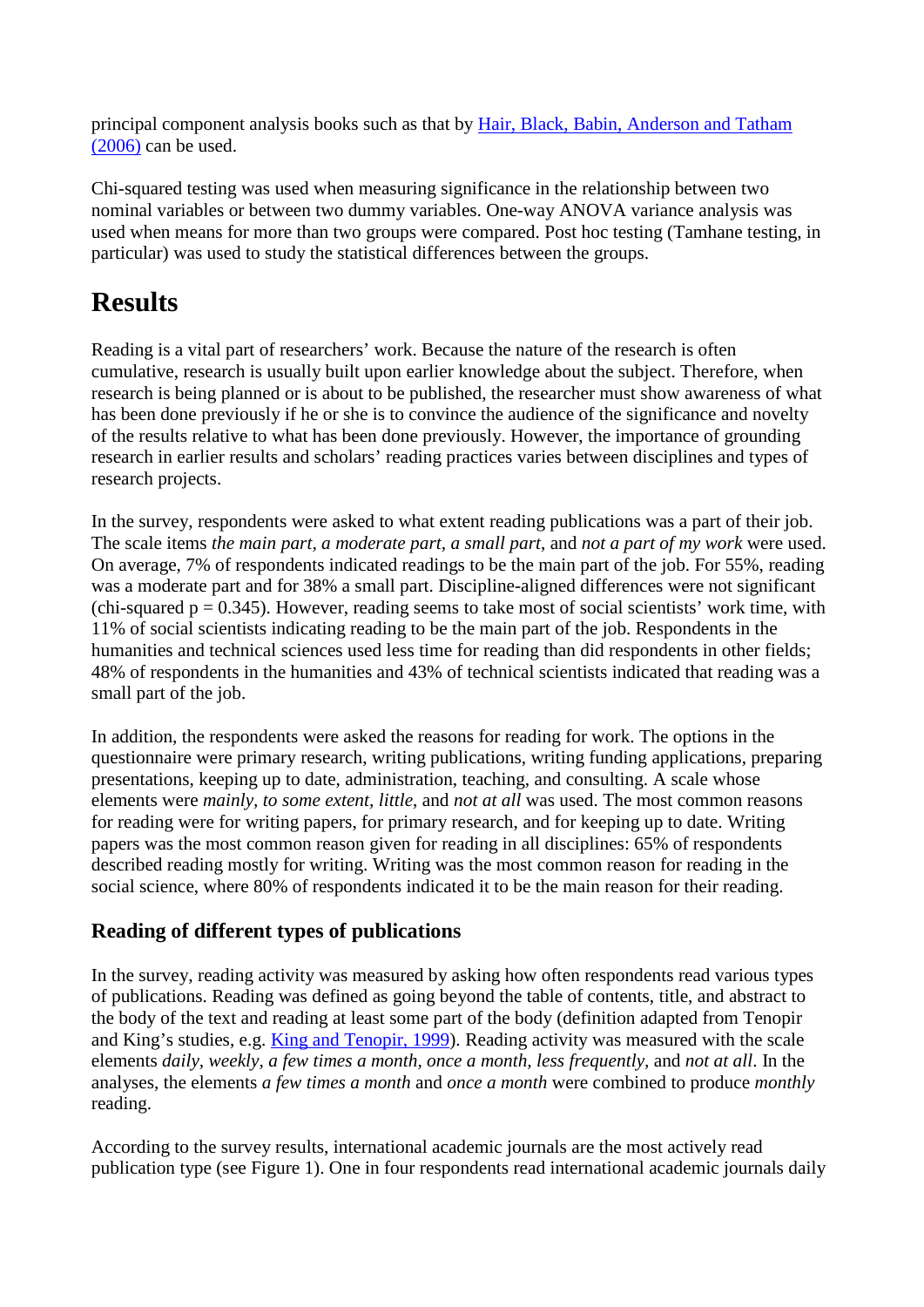and more than half at least weekly. National academic journals were read less frequently. A fifth of the respondents read domestic academic journals at least weekly. Most commonly, national academic journals are read monthly. However, one third read journals less frequently.

Most respondents reported reading academic monographs less frequently than once a month. Only 9% of respondents stated that they read academic monographs at least weekly, and 10% did not read them at all.

According to the results, 13% of respondents reported reading international conference proceedings at least weekly. Almost half of the respondents read conference proceedings once a month and almost 40% less frequently. Domestic conference proceedings are less frequently read than international proceedings materials. Only 4% read national proceedings at least weekly.

Researchers also read non-academic literature actively. In particular, newspapers and popular magazines were actively read. More than half of the respondents read these at least weekly. Research reports too are also commonly read. More than a quarter of respondents read research reports at least weekly. Half of the respondents read these once a month.

Also 27% of respondents read professional magazines at least weekly. Textbooks and handbooks are also among the materials read for work: 18% read these at least weekly, while one third of respondents read textbooks and handbooks less frequently. Technical manuals are less frequently used by most of the respondents. Only 10% of respondents read technical manuals at least weekly.

Out of seventy-nine respondents, 17% indicated reading other publication types at least weekly. In the survey's further information field, most of these respondents indicated reading various types of Internet resources, such as social media, for work. Two respondents indicated reading fiction for work. The focus of the survey was on traditional materials, however it is likely that the figure, for example, for those doing social media reading for work would have been higher if this had been included in the list in the questionnaire.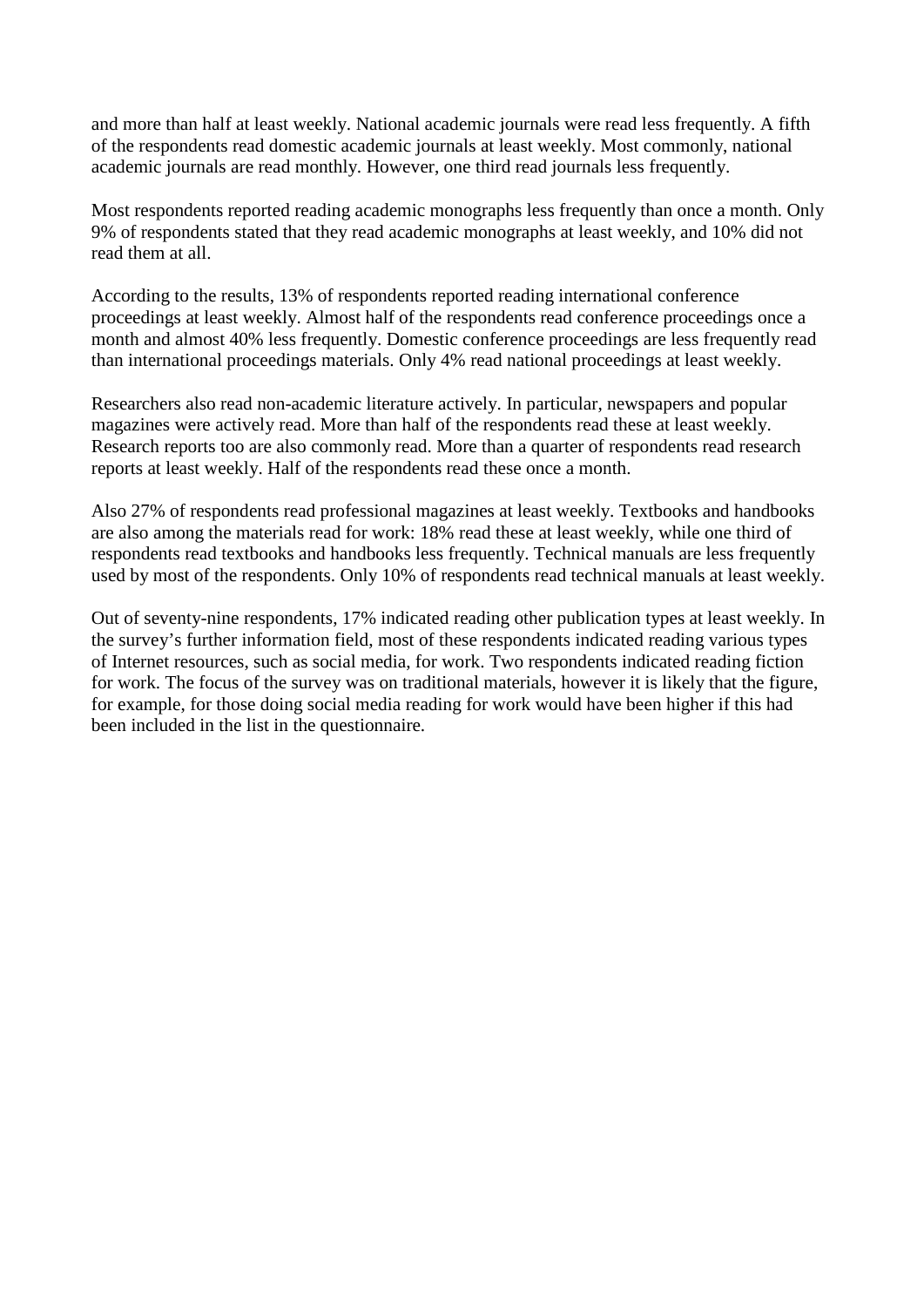

Figure 1. The percentage of respondents reading various publications for work daily, weekly, monthly, less frequently, or not at all

#### **Reading orientations in state research institutes**

Principal component analysis was used to study reading orientations in state research institutes. Variables measuring the reading activity of the individual publication types were used in the analyses. Three orientations exceeding eigenvalue 1 were discovered (explaining 65.5% of the variance, Kaiser–Meyer–Olkin value 0.729, Bartlett's test of sphericity  $p = 0.000$ ). The reading orientations are named as academic, professional, and factual. Core variables of each component were calculated to present three reading orientations. Before calculation, each variable was coded as a dummy variable to represent those who had read the relevant type of publication at least weekly (1) and for those who had read the publication type less frequently (0). The loadings between components are presented in Table 3, below. The higher the loading the higher the correlation within the variables. The value 0.3 was used as a minimum loading in this study. Factors showing loadings under 0.3 were not included in the analyses. The rotation method used was Varimax with Kaiser normalisation.

| Table 5. I actor Toachings from principal component and yous |                                      |          |       |
|--------------------------------------------------------------|--------------------------------------|----------|-------|
| <b>Medium</b>                                                | <b>Academic Professional Factual</b> |          |       |
| Domestic journals                                            | 0.867                                |          |       |
| Domestic conference proceedings                              | 0.867                                |          |       |
| Research reports                                             | 0.820                                |          |       |
| Academic monographs                                          | 0.759                                |          |       |
| International conference proceedings                         | 0.582                                |          | 0.375 |
| International journals                                       | 0.395                                | $-0.373$ |       |
| Other                                                        |                                      | 0.823    |       |
|                                                              |                                      |          |       |

Table 3. Factor loadings from principal component analyses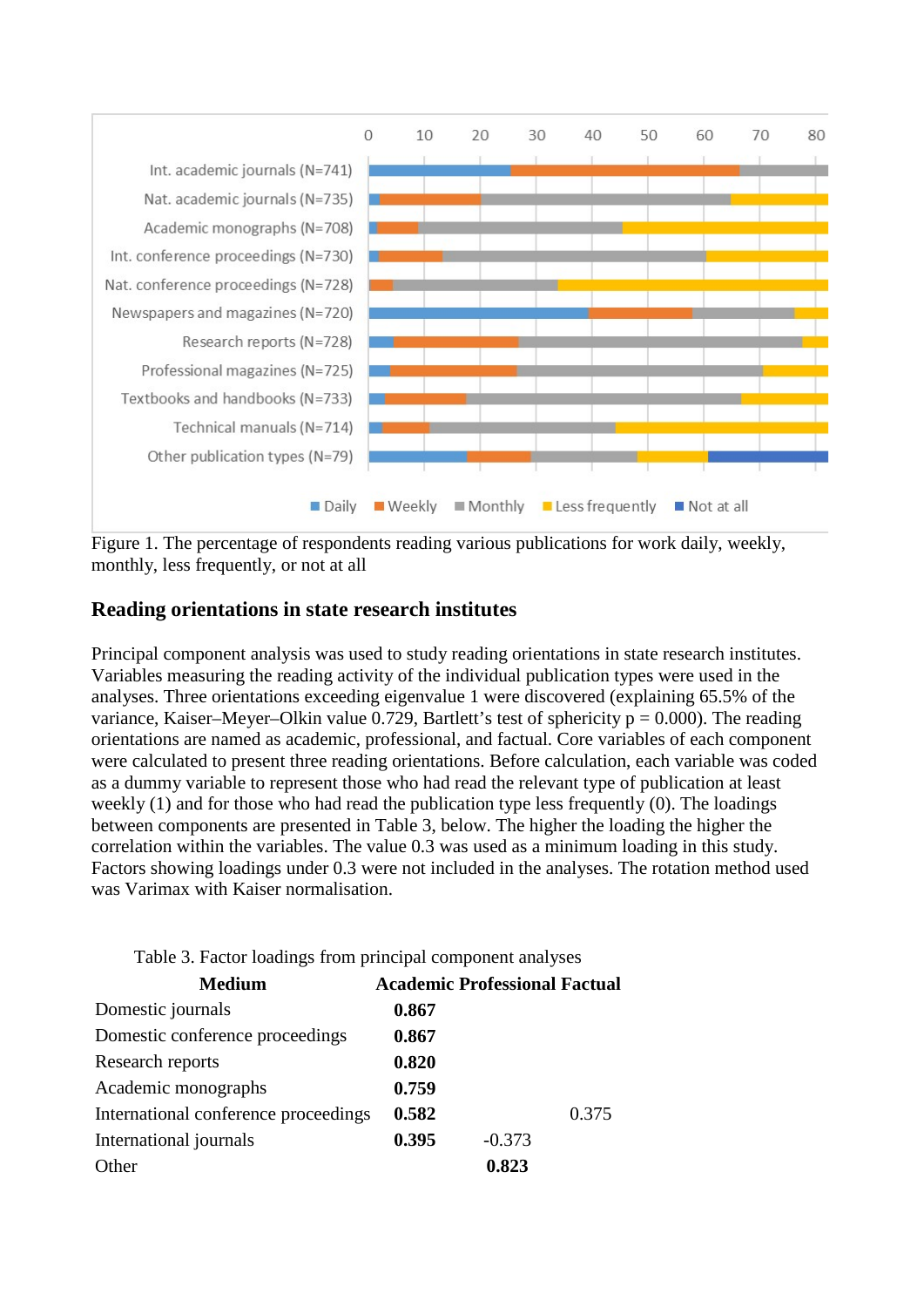| Newspapers & magazines   |       | 0.764 |       |
|--------------------------|-------|-------|-------|
| Professional magazines   | 0.476 | 0.593 |       |
| <b>Technical manuals</b> |       |       | 0.840 |
| Textbooks and hand books |       |       | 0.798 |

The first orientation can be called academic reading (33% of variance, Cronbach's alpha 0.771). This orientation comprises use of academic monographs, international and national conference proceedings, international and national refereed journals, and research reports. Academic literature is most actively read: 76% of respondents read academic literature at least weekly. The reason for the lower loading .395) for international journals is that international journals were the most actively read publication type and thus different from all other academic publications. The second orientation can be referred to as professional reading (15.8% of variance, Cronbach's alpha 0.711). This orientation involves newspapers and magazines, professional magazines, and other sources – such as Websites. More than half of the respondents read professional literature at least weekly. The third orientation, which can be called factual reading (17% of variance, Cronbach's alpha 0.636), involves technical manuals, textbooks, and handbooks. One fifth of the respondents read factual literature at least weekly.

#### **Reading orientations and disciplinary differences**

There are differences by discipline in reading activity (Figure 2). Differences between disciplines in academic reading orientation are significant (ANOVA df = 6,  $F = 5.170$ ,  $p = 0.000$ ). Academic reading was most active in the social sciences and multidisciplinary biosciences, with 90% of respondents representing multidisciplinary biosciences and 84% of respondents representing social sciences reading academic literature at least weekly (see Figure 3). The difference between technical sciences and the humanities (Tamhane  $p < 0.05$ ) is significant. However, humanists are the most active readers of academic monographs and national journals but less active readers of other types of academic literature. In addition, respondents representing the technical and natural sciences read international conference proceedings most actively.

Differences between disciplines in professional reading are also significant (ANOVA df = 6, F = 4.642,  $p = 0.000$ ). Professional reading is most active in biosciences and environmental sciences where almost 70% read professional literature weekly. Reading is significantly more active (Tamhane  $p < 0.05$ ) in biosciences and environmental sciences compared to natural sciences, technical sciences, and health care sciences. Social scientists are among the most active readers of professional literature.

One third of those representing humanities report reading factual literature at least weekly. Differences between disciplines are not significant. However, if looking at individual publishing forums, respondents representing the humanities are the most active readers of textbooks and handbooks (ANOVA df = 6, F = 2.146,  $p = 0.046$ ). Respondents representing multidisciplinary biosciences and technical and natural sciences are the most active users of technical manuals  $(ANOVA df = 6, F = 3.776, p = 0.001).$ 

Overall, reading is most active in multidisciplinary biosciences, social sciences, and bio and environmental sciences. More than 90% of respondents working in these fields reported reading something at least weekly.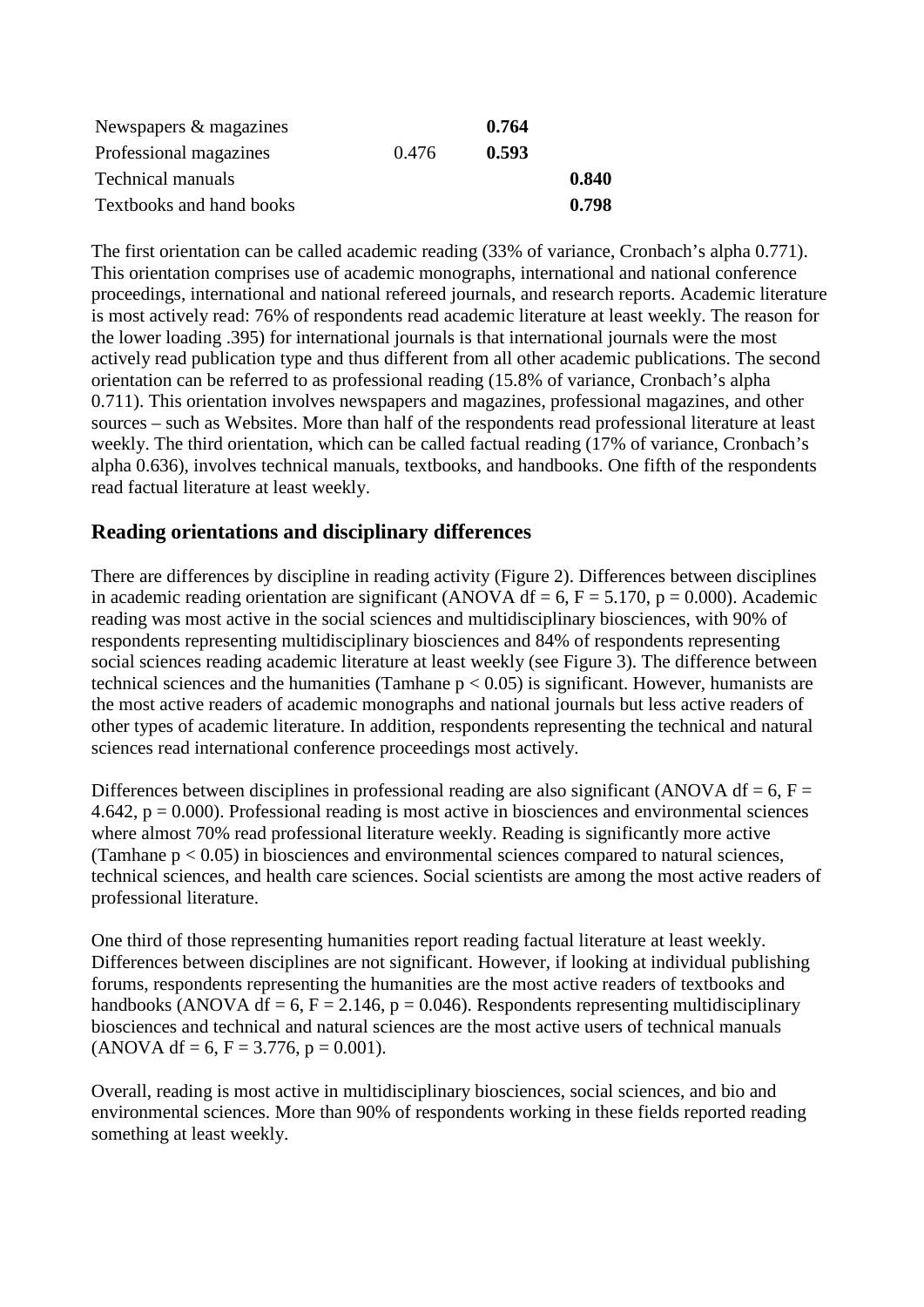

Figure 2. The percentage of respondents reporting at weekly reading of publications, with various reading orientations, by discipline. \* Because of missing information, N varies between variables.

### **Discussion and conclusions**

This study offers knowledge about reading practices in various disciplines at state research institutes. State research institutes operate under different ministries producing *policy-oriented research* for the needs of society and decision-making alongside completion of their other official tasks. To carry out their tasks, researchers need to follow literature in their own and other fields. The majority of the respondents indicate reading to be a moderate part of their job. Writing papers was the most common reason given for reading.

The academic reading orientation identified in the study was the main reading orientation. According to the results, international academic journals are the most actively read academic publication type. International academic publications were more actively read compared to national academic publications. One reason for this is the small number of established academic journals in most fields in Finland. Researchers are also encouraged by research funders and research organizations to publish in international journals.

Results indicate that researchers actively read non-academic literature in their work. Orientations for professional and factual reading were identified in the data. Newspapers and popular magazines were the most actively read non-academic publication type. This is consistent with [Hicks and Wang \(2013\)](http://www.informationr.net/ir/23-2/paper795.html#Hic13) who identified the importance of newspapers and magazines as information sources for researchers. Research reports and professional magazines are also commonly read.

There were significant differences between disciplinary groups in reading practices. Academic reading orientation was the main orientation in hard-pure fields (natural sciences, health-care sciences, bio and environmental sciences, and multidisciplinary biosciences). International academic journals were read most actively. Earlier studies too have shown the importance of international journals as information sources in all disciplines (e.g. [Tenopir](http://www.informationr.net/ir/23-2/paper795.html#Ten12) *et al.*, 2012, [2015\)](http://www.informationr.net/ir/23-2/paper795.html#Ten15).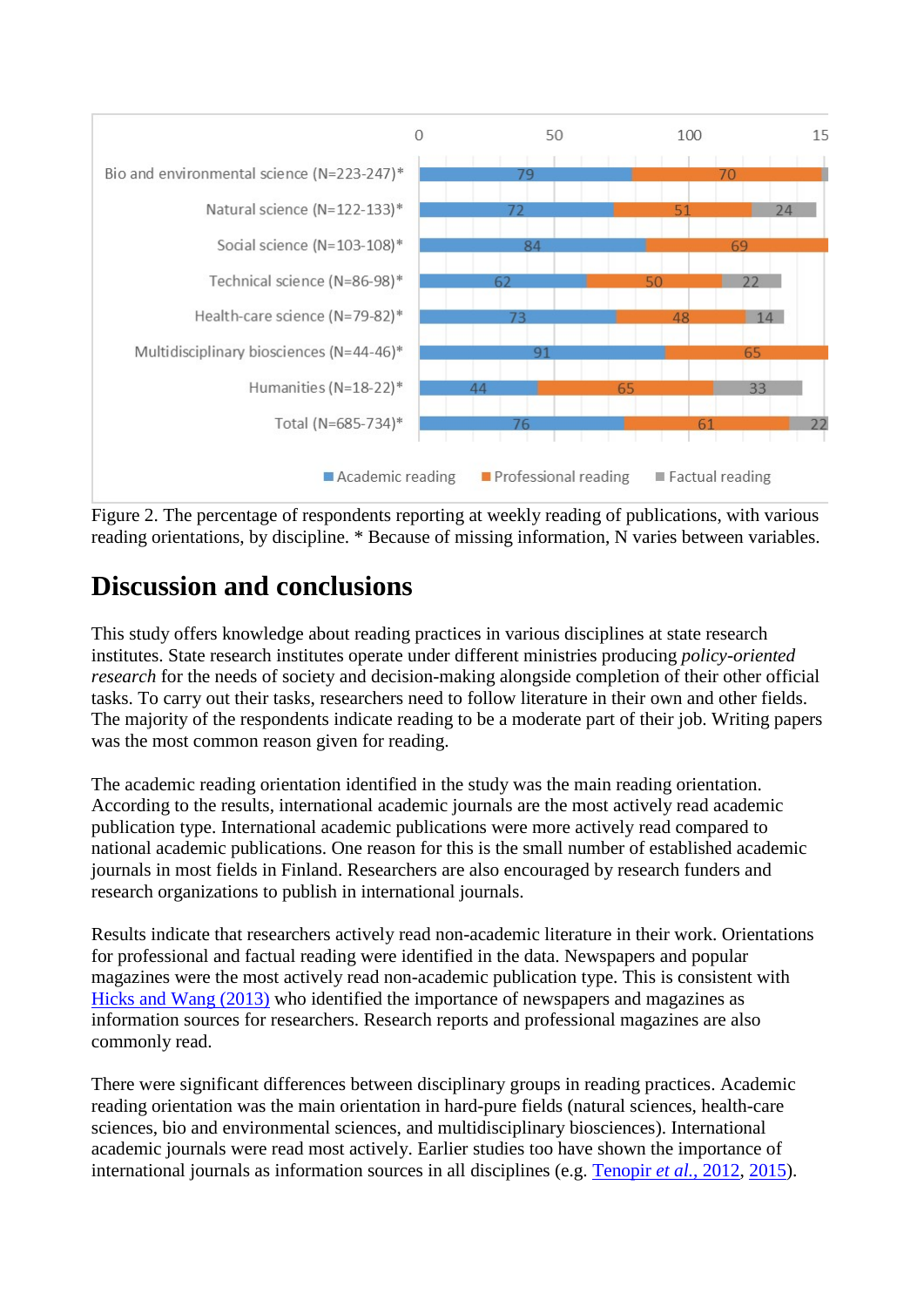The nature of the knowledge in hard-pure fields is usually universal. Thus, it is reasonable to follow international academic literature. International conference proceedings were actively read especially in the natural sciences. Earlier studies (e.g. [Niu and Hemminger, 2012;](http://www.informationr.net/ir/23-2/paper795.html#Niu12) [Tenopir](http://www.informationr.net/ir/23-2/paper795.html#Ten12) *et al.*, [2012\)](http://www.informationr.net/ir/23-2/paper795.html#Ten12) have emphasised the role of conference proceedings in the technical sciences but not in the natural sciences. The results of the present work point to the nature of research in the natural sciences as differing between state research institutes and universities. The nature of research in natural sciences is often applied in state research institutes. Thus, it is also probable that the disciplines involved here do not meet the requirements for being deemed pure research as [Becher](http://www.informationr.net/ir/23-2/paper795.html#Bec89)  [\(1989\)](http://www.informationr.net/ir/23-2/paper795.html#Bec89) intended. Researchers collaborate actively with industry and it has been also noted that publishing practices in state research institutes differ from universities. Researchers working in state research institutes published more non-academic articles while researchers working in university focused on publishing in academic journals [\(Late and Puuska, 2014\)](http://www.informationr.net/ir/23-2/paper795.html#Lat14).

In addition to academic literature, newspapers and magazines were actively read by researchers representing all hard-pure disciplines. In general, the professional and factual reading orientation takes a more active form in biological and environmental sciences and multidisciplinary biosciences as compared to other hard-pure fields. This finding is in line with results pertaining to publishing practices in biological and environmental sciences. For example, [Puuska and Miettinen](http://www.informationr.net/ir/23-2/paper795.html#Puu08)  [\(2008\)](http://www.informationr.net/ir/23-2/paper795.html#Puu08) found that publishing practices in biology, agriculture, and forestry differed from those in other natural sciences and the patterns were closer to those in the social sciences. Bio and environmental sciences have been often analysed in earlier studies as natural sciences. This study shows that bio and environmental sciences differ in their communication practices from natural sciences. Thus, it seems fruitful to analyse bio and environmental sciences separately from natural sciences in future studies.

Academic and professional reading orientations are the main orientations in hard-applied fields, such as technical sciences. The literature sources used most actively are international journals, newspapers and magazines, and professional magazines. Reading international conference proceedings is more active in the technical sciences than in other disciplines. Previous studies too have shown the importance of conference proceedings as information sources in the technical sciences (e.g. [Niu and Hemminger, 2012;](http://www.informationr.net/ir/23-2/paper795.html#Niu12) [Tenopir](http://www.informationr.net/ir/23-2/paper795.html#Ten12) *et al.*, 2012). In addition, the factual reading orientation is more prominent in the technical sciences than in other disciplines. Factual reading is focused on technical manuals. Overall, reading seems to be less frequent in technical sciences in comparison to other disciplines except the humanities. Also, more than 40 % of respondents representing technical sciences indicated reading as a small part of their work. According to [Allen](http://www.informationr.net/ir/23-2/paper795.html#All69)  [and Cohen \(1969\),](http://www.informationr.net/ir/23-2/paper795.html#All69) engineers rely more on personal contacts and research reports as information sources than journal papers. Unlike pure research, practice is at the core of the research in hardapplied fields and thus, it is common that research results are not even published in traditional academic forums [\(Becher and Trowler, 2001\)](http://www.informationr.net/ir/23-2/paper795.html#Bec01).

The professional reading orientation is the most active orientation in the humanities. Newspapers and magazines are the most actively read professional literature. Academic reading is focused on monographs. Humanists read monographs significantly more than do those in all other fields, as has been noted in previous studies [\(Tenopir](http://www.informationr.net/ir/23-2/paper795.html#Ten12) *et al.*, 2012). Knowledge production in the humanities demand longer presentation and results are not always easy to present comprehensively in short paper form. However, overall, academic reading is more passive in the humanities than in all the other disciplines. Also, almost half of respondents representing humanities indicated reading as a small part of their work. This may be because some of the research tasks were removed from the Research Institute for the Languages of Finland, where most of the humanist respondents worked. Factual reading orientation, on the other hand, is more active in the humanities than other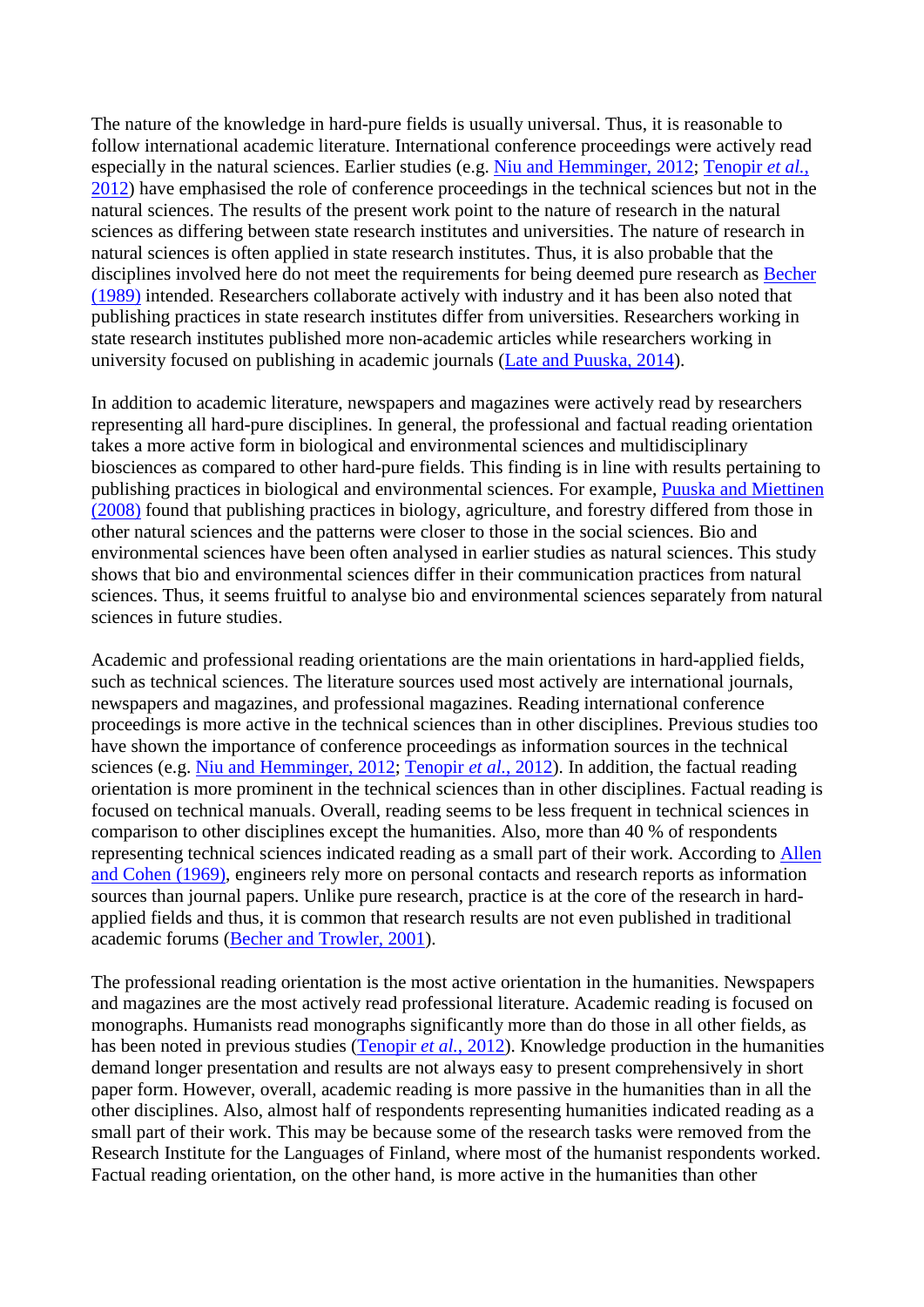disciplines. However, factual reading in the humanities focuses solely on textbooks and handbooks. It is likely that reading these books is so active in the humanities because researchers' tasks at the Research Institute for the Languages of Finland include producing dictionaries. The findings are consistent with the study done by the [FinELib \(2012\) .](http://www.informationr.net/ir/23-2/paper795.html#Fin12)

The academic reading orientation is the most actively expressed orientation in the social sciences. International academic journals are the most actively read form of academic literature. Also, social scientists read academic monographs more actively than did respondents representing hard sciences. Likewise, the activity in professional reading orientation is stronger here than in other disciplines. Newspapers and magazines and, at the same time, research reports are the most actively read professional publications. The findings support the argument as to the professional and practical nature of knowledge produced in soft-applied fields [\(Becher and Trowler, 2001\)](http://www.informationr.net/ir/23-2/paper795.html#Bec01). They also are consistent with findings from earlier studies [\(Tenopir](http://www.informationr.net/ir/23-2/paper795.html#Ten12) *et al.*, 2012). In general, social scientists, together with biological and environmental scientists, were the most active readers.

Most of the findings considering disciplinary differences in reading practices were similar to the results from studies conducted earlier in the university sector. Therefore, it may be said that the various disciplines' reading practices are quite stable across research site boundaries. However, to compare reading activity between sectors would require comparable research data to ensure validity over measures. As a limitation, it must be acknowledged that the data for this study was collected in 2010. Scholarly reading practices may have changed since because of the increasing open access content and new emerging technologies especially research social networks (e.g. ResearchGate). However, in Finland, state research institutes have the possibility to obtain subscription-based electronic content cost-effectively via the national FinELib consortium. Thus, in Finland, open access content may not be as important as in countries where there is no national consortium. It is also worth noting that analyses done at the level of disciplinary groups do not reveal differences in reading practices within sub-disciplines [\(Fry, Spezi, Probets and Creaser,](http://www.informationr.net/ir/23-2/paper795.html#Fry15)  [2015\)](http://www.informationr.net/ir/23-2/paper795.html#Fry15). Furthermore, state research institutes are somewhat troublesome as a subject for analysis because of their varying tasks. Thus, reading practices may vary between institutes.

Compared to publishing practices, researchers' reading practices have been studied less. In particular, researchers' reading practices related to professional publications may point to interesting future research topics. Also, the role of social media has grown during the last years rapidly in research work [\(Tenopir](http://www.informationr.net/ir/23-2/paper795.html#Ten13) *et al.*, 2013). Previously others have found signals of the loosening boundaries between academic and other types of publications [\(Hicks and Wang, 2013;](http://www.informationr.net/ir/23-2/paper795.html#Hic13) [Lewison, 2004\)](http://www.informationr.net/ir/23-2/paper795.html#Lew04). It can be argued, therefore, that studying scholarly communication only from the perspective of academic journals or academic publications may yield an incomplete interpretation of communication practices. Interesting future research questions include how different types of information are retrieved and used in academic research. It might be that the boundary between academic and other publications is not as strong as it used to be because of the widened availability of different publication types, for instance blogs, preprints, work-in-process, and policy documents in electronic form. In state research institutes, the research is mostly applied, information is produced for supporting political decision-making and social services, and researchers work with organization-specific tasks. To carry out these varying tasks, reading different types of publications is necessary to understand what is happening in the society as a whole.

### **About the author**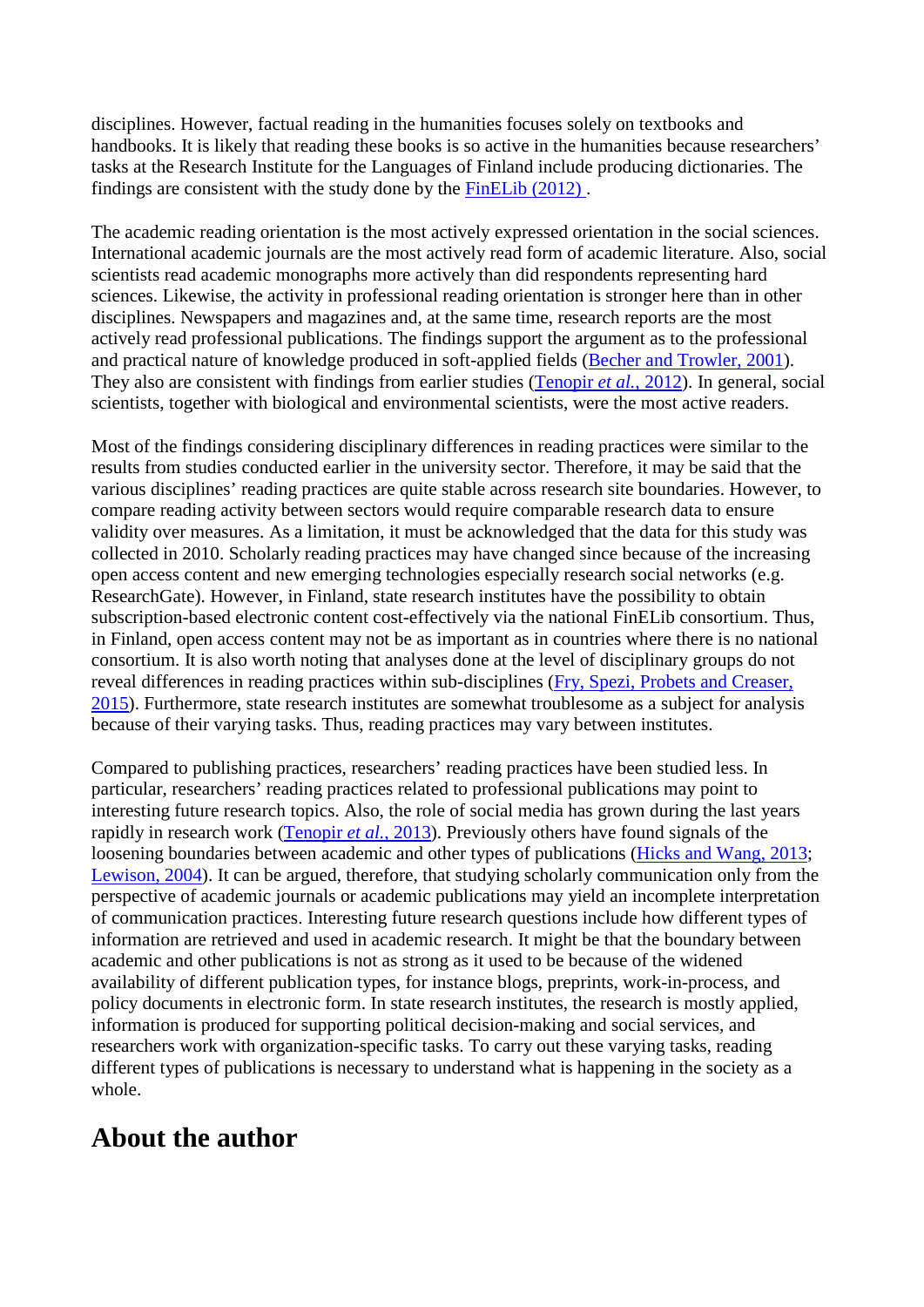**Elina Late** is a lecturer in the Faculty of Communication Sciences, University of Tampere, Kanslerinrinne 1, FIN-33014 Tampere, Finland. She received her Ph.D. in Information studies from University of Tampere Finland in 2014. Her main research interests concern scholarly communication. She can be contacted at: [elina.late@uta.fi](mailto:elina.late@uta.fi)

### **References**

- Allen, T. J. & Cohen, S. I. (1969). Information flow in research and development laboratories. *Administrative Science Quarterly,* 14(1), 12-19.
- Becher, T. (1989). *Academic tribes and territories: intellectual enquiry and the cultures of disciplines.* Milton Keynes, UK: The Society for Research into Higher Education & Open University.
- Becher, T. & Trowler, P. (2001). *Academic tribes and territories: intellectual enquiry and the cultures of disciplines* (2nd. ed.). London: The Society for Research into Higher Education & Open University Press.
- Biglan, A. (1973). The characteristics of subject matter in different academic areas. *Journal of Applied Psychology 57*(3), 195–203.
- Borgman, C. L. (2000). Digital libraries and the continuum of scholarly communication. *Journal of Documentation, 56*(4), 412-430.
- Crow, M. & Bozeman, B. (1998). *Limited by design: R&D laboratories in the US national innovation system.* New York, NY: Columbia University Press.
- FinELib (2012). *[Information at your elbow: report on the use of e-publications in](http://www.webcitation.org/6pxcUi45d)  [research.](http://www.webcitation.org/6pxcUi45d)* Helsingin yliopiston hallinnon julkaisuja 79. Retrieved from http://urn.fi/URN:NBN:fi-fe201203191575 (Archived by WebCite® at http://www.webcitation.org/6pxcUi45d)
- Fry, J., Spezi, V., Probets, S., & Creaser, C. (2015). Towards an understanding of the relationship between disciplinary research cultures and open access repository behaviors. *Journal of the Association for Information Science and Technology 67*(11), 2710-2724.
- Hair, J., Black, W., Babin, B., Anderson, R. & Tatham, R. (2006). *Multivariate data analysis* (6th. ed.). Upper Saddle River, NJ: Prentice Hall.
- Hicks, D. & Wang, J. (2013). *The New York Times as a resource for Mode 2. Science, Technology & Human Values 38(6), 851-877.*
- Huttunen, J. (2004). *[Valtion sektoritutkimusjärjestelmän rakenteellinen ja toiminnallinen](http://www.webcitation.org/6pxf79uXH)  [kehittäminen. Selvitysmiesraportti.](http://www.webcitation.org/6pxf79uXH)* [Reorganizing government innovation system. Report.] Retrieved from http://www.minedu.fi/export/sites/default/OPM/Tiede/tutkimus- \_ja\_innovaationeuvosto/erillisraportit/TTN/Jussi\_Huttunen\_2004.pdf (Archived by WebCite® at http://www.webcitation.org/6pxf79uXH)
- Jamali, H. R., Nicholas, D. & Huntington, P. (2005). The use and users of scholarly ejournals: a review of log analysis studies. *Aslib Proceedings 57* (6), 554-571.
- King, D. W. & Tenopir, C. (1999). Using and reading scholarly literature. *Annual review of information science and technology* (ARIST) 34, 423-477.
- Kolb, D. A. (1981). Learning styles and disciplinary differences. In A.W Chickering and Associates (Eds.) *The modern American college.* San Francisco, CA: Jossey Bass., 232– 255.
- Kuhn, T. S. (1970). *The structure of scientific revolutions.* Chicago, IL: University of Chicago Press.
- Larédo, P. & Mustar, P. (2004). Public sector research: a growing role in innovation systems. *Minerva 42* (1), 11-27.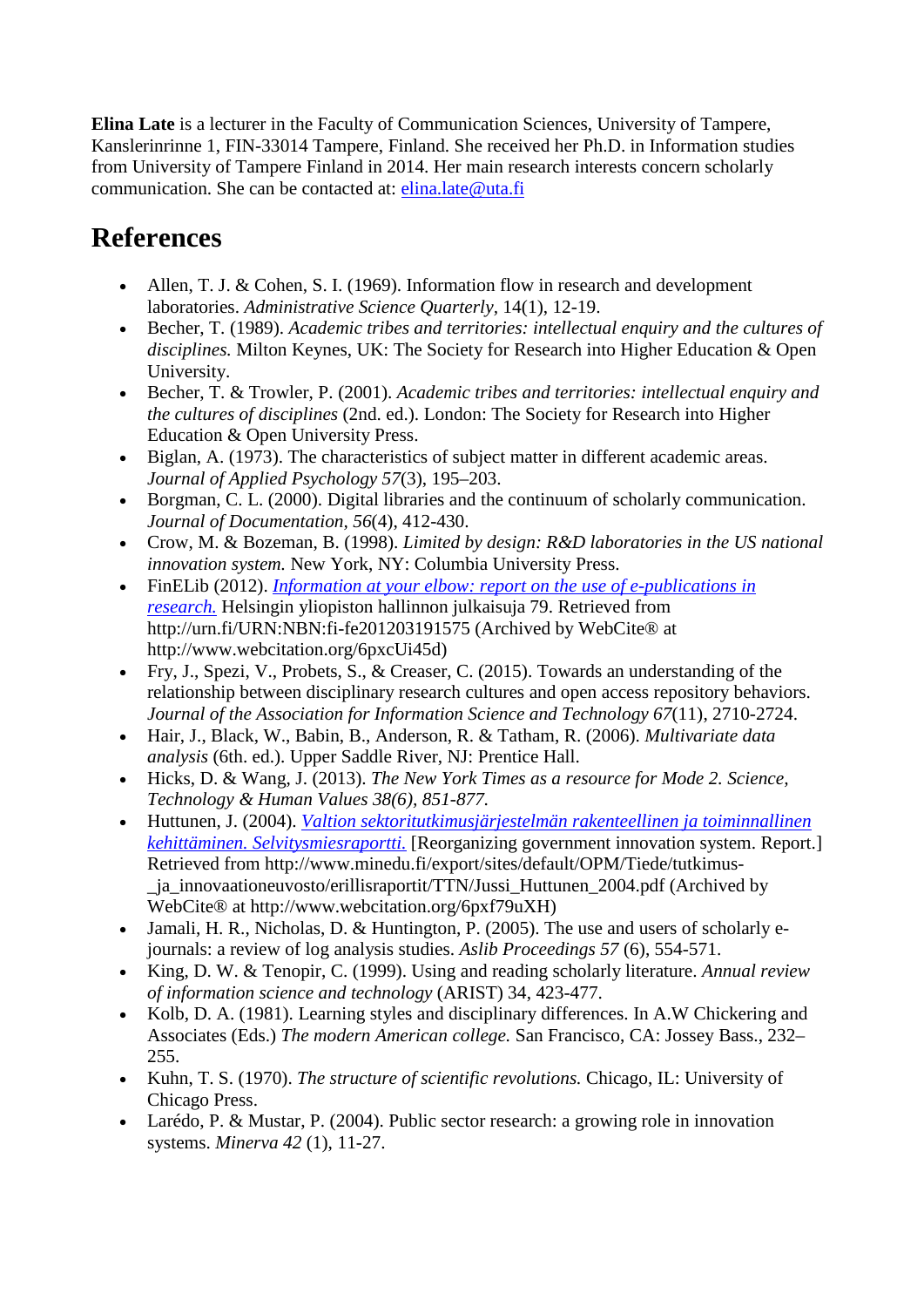- Late, E. & Puuska, H-M. (2014). Tutkimusorientaatiot valtion tutkimuslaitoksissa ja yliopistoissa. Toimintaympäristöjen ja tutkimuskäytäntöjen vertailu sektoreiden välillä. [Research orientations in state research institutes and universities. Comparison of research environments and research practices between the two sectors.] In R. Muhonen & H-M. Puuska (Eds.) *Tutkimuksen kansallinen tehtävä.* Tampere, Finland: Vastapaino.
- Lemola, T. (2009). *[Sektoritutkimuksen asema Suomen tutkimusjärjestelmässä.](http://www.webcitation.org/6t6RUOhBc)* [*The state of the sectoral research in Finnish innovation system*]. Sektoritutkimuksen neuvottelukunta. Retrieved from http://www.hare.vn.fi/upload/Julkaisut/15733/4717\_Setu-19-2009.pdf. (Archived by WebCite® at http://www.webcitation.org/6t6RUOhBc)
- Lewison, G. (2004). Citations to papers from other documents. In H.F. Moed, W. Glänzel & U. Schmoch (Eds.) *Handbook of quantitative science and technology research: the use of publication statistics in studies of S&T systems*, 457-472. Dordrecht, Netherlands: Springer.
- Mazzoleni, R. & Nelson, R. (2007). Public research institutions and economic catch-up. *Research Policy 36*(10), 1512-1528.
- Niu, X. & Hemminger, B. M. (2012). A study of factors that affect the informationseeking behavior of academic scientists. *Journal of the American Society for Information Science and Technology 63*(2), 336-353.
- OECD (2011). *[Actor brief on public research organizations. OECD Innovation policy](http://www.webcitation.org/6pxijdB77)  [platform.](http://www.webcitation.org/6pxijdB77)* Paris: OECD. Retrieved from http://www.oecd.org/innovation/policyplatform/48136051.pdf (Archived by WebCite® at http://www.webcitation.org/6pxijdB77)
- OSF (2010). *[Official Statistics of Finland: Government R&D funding in the state budget.](http://www.webcitation.org/6pxiqN4ZM)* Helsinki: Statistics Finland. Retrieved from http://www.stat.fi/til/tkker/2010/tkker\_2010\_2010-02-25\_tie\_001\_fi.html (Archived by WebCite® at http://www.webcitation.org/6pxiqN4ZM)
- Nicholas, D., Boukacem-Zeghmouri, C., Rodríguez-Bravo, B., Xu, J., Watkinson, A., Abrizah, A., Herman, E. and Swigon, M. (2017), Where and how early career researchers find scholarly information. *Learned Publishing, 30*, 19–29.
- Nicholas, D., Clark, D., Jamali, H. R., & Watkinson, A. (2014). Log usage analysis: what it discloses about use, information seeking and trustworthiness. *International journal of knowledge content development and technology, 4*(1), 23-37.
- Nicholas, D. & Clark, D. (2012). 'Reading' in the digital environment. *Learned Publishing 25*(2), 93-98.
- Nicholas, D., Williams, P., Rowlands, I. & Jamali, H. (2010). Researchers' e-journal use and information seeking behavior. *Journal of Information Science 36*, 494-516.
- Price, D. J. De Solla (1963). *Little science, big science.* New York, NY: Columbia University Press.
- Puuska, H-M. & Miettinen, M. (2008). *[Julkaisukäytännöt eri tieteenaloilla.](http://www.webcitation.org/6pxj56uoW)* [*Publishing practices in different disciplines*]. Opetusministeriön julkaisuja 2008:33. Retrieved from http://urn.fi/URN:ISBN:978-952-485-566-2 (Archived by WebCite® at http://www.webcitation.org/6pxj56uoW)
- Renear, A. & Palmer, C. (2009). Strategic reading, ontologies, and the future of scientific publishing. *Science 325*(5942), 828-832.
- Rowlands, I. (2007). Electronic journals and user behavior: a review of recent research. *Library & Information Science Research 29*(3), 369-396.
- Rowlands, I. & Nicholas, D. (2005). Scholarly communication in the digital environment: the 2005 survey of journal author behaviour and attitudes. *Aslib Proceedings 57*(6), 481- 497.
- Snow, C.P. (1959). *The Two Cultures.* London: Cambridge University Press.